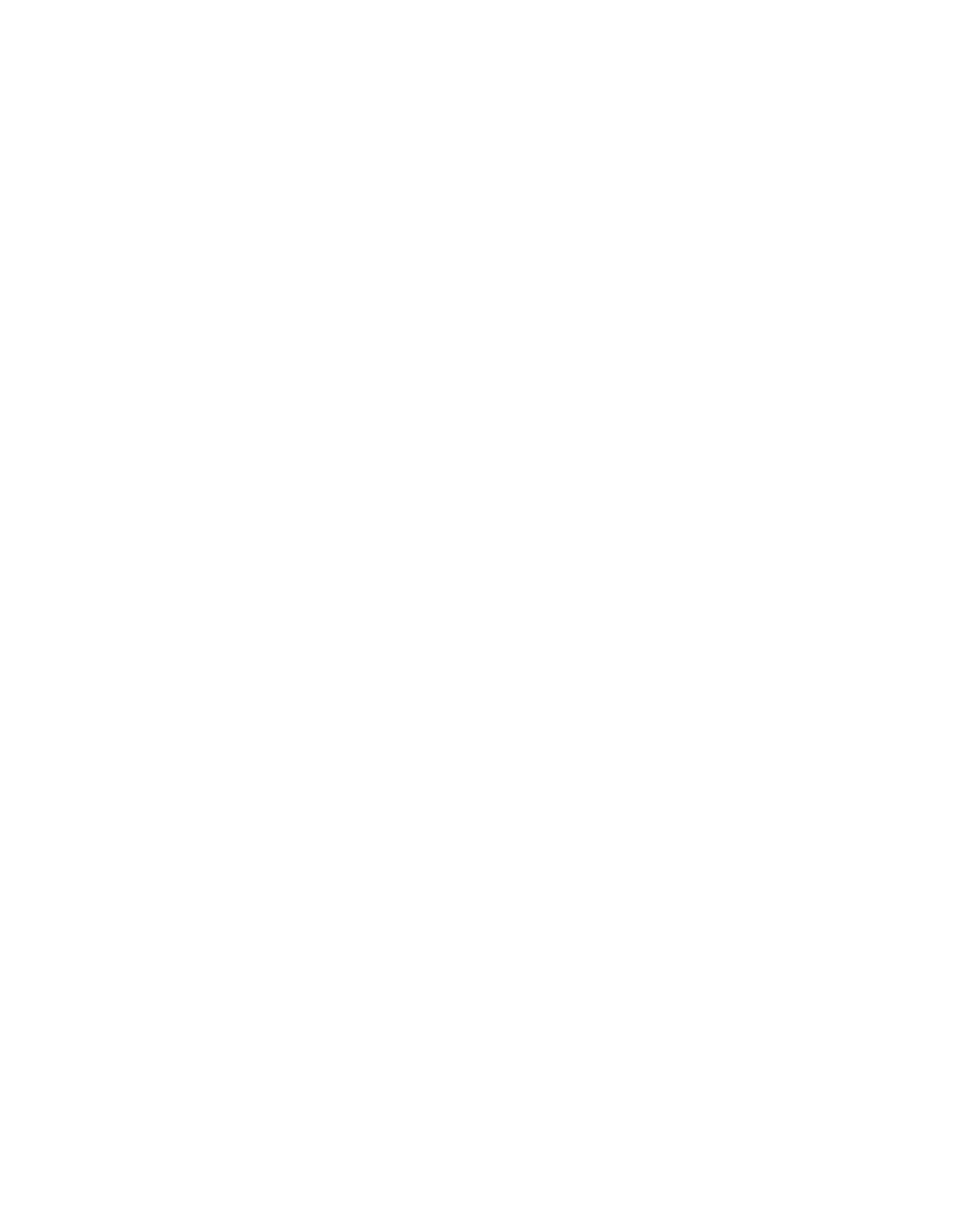KITE, Justice.

 [¶1] Sue A. Merrill appeals from a summary judgment dismissing her claims for personal injury resulting from a fall on rental property belonging to Alvina Jansma. She claims the district court erred in ruling that, as a matter of law, Ms. Jansma owed no duty to Ms. Merrill under the Residential Rental Property Act, Wyo. Stat. Ann. § 1-21-1202 (LexisNexis 2001) and no genuine issue of material fact existed under the common law as set forth in *Restatement (Second) of Torts* § 326 (1965). We reverse and hold the Residential Rental Property Act imposes a duty on landlords to maintain leased premises in a fit and habitable condition. We further hold that this duty establishes the standard of care applicable generally to personal injuries occurring on leased premises - a standard of reasonable care under the circumstances. Finally, we hold that the statutory duty and the standard arising from it replace the common law rule of landlord immunity and its exceptions.

#### **ISSUES**

[¶2] Ms. Merrill states the issues as follows:

I. The District Court erred when it held, as a matter of law, that the Residential Rental Property Act, Wyo. Stat. Ann. § 1-21-1201 (LexisNexis 2001), *et seq.*, imposed no duty on Appellee in favor of Appellant under the facts of this case.

II. Material questions of fact existed as to whether § 362, *Restatement 2d Torts* (1965) applied and imposed a duty on Appellee in favor of Appellant.

[¶3] Ms. Jansma restates the issues as follows:

I. Does the Residential Rental Property Act, W.S. § 1- 21-1201, *et seq.*, reverse the Wyoming common law doctrine of landlord immunity by imposing a legal duty upon a landlord that subjects her to negligence liability in the event that her tenant's invitee suffers injury on the leased premises?

II. Did the district court correctly determine that there is no material fact in dispute that, if proven by Appellant, would bring this case under one of the recognized exceptions to the general rule of landlord immunity?

# **FACTS**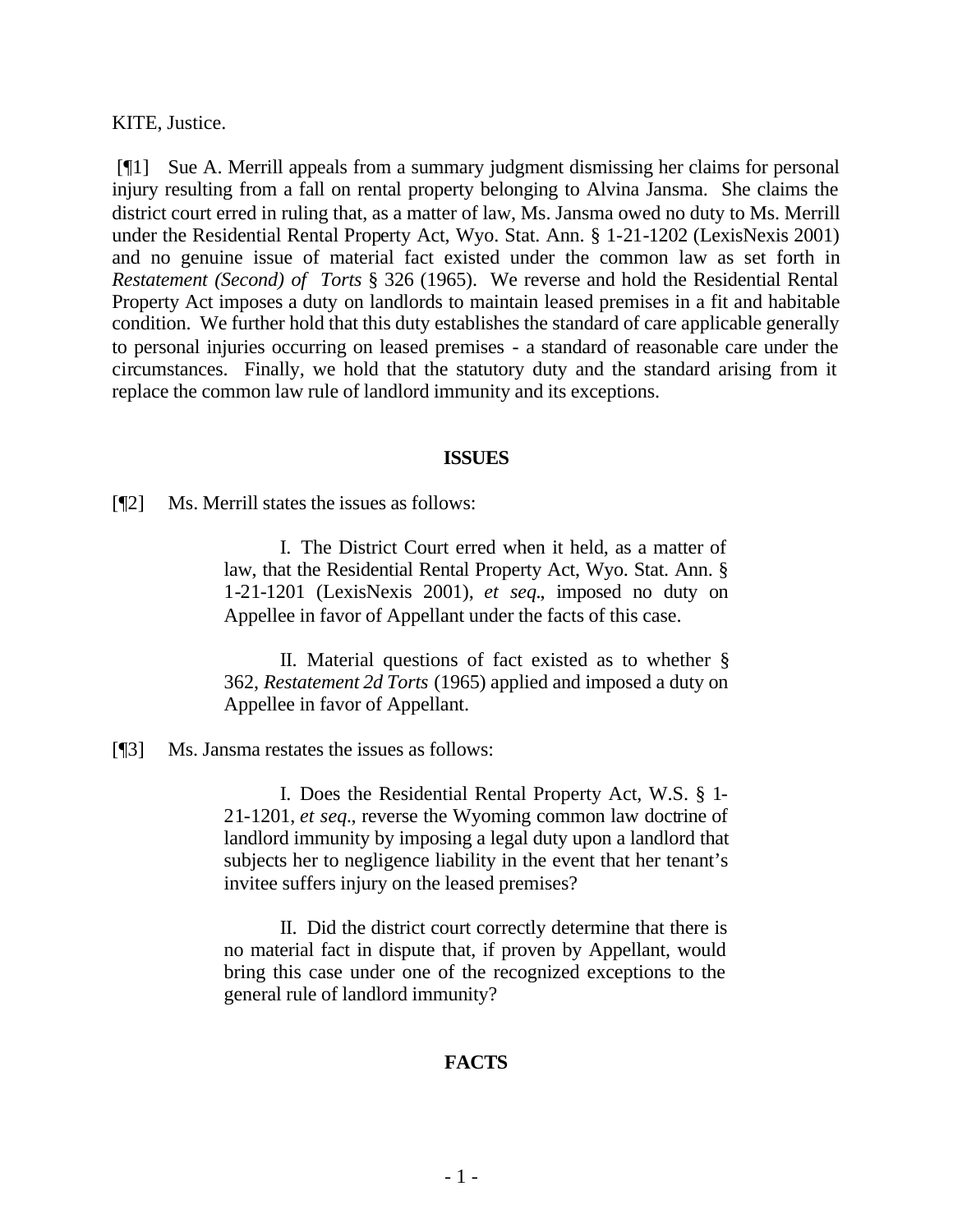[¶4] The facts, viewed in the light most favorable to the party opposing the summary judgment motion, are that on February 19, 2000, Ms. Merrill injured her right shoulder when she fell as she was ascending the front steps leading to the porch and front door of the mobile home her daughter, Sherri Pritchard, rented from Ms. Jansma. The step became loose during the time Ms. Pritchard rented the home. Prior to the fall, Ms. Pritchard attempted to repair the step by securing it with nails. When that failed, she informed the manager of the property that the step was loose. The manager suggested Ms. Pritchard try using screws to secure the step. Ms. Pritchard told the manager she did not have a screw gun. The manager had one and said she would screw the step into place. Subsequently, and without Ms. Pritchard's knowledge, the manager attempted to repair the step. Apparently, that effort was unsuccessful and Ms. Merrill fell when the step separated from the porch as she stepped on it.

[¶5] Ms. Merrill filed a negligence claim against Ms. Jansma as the owner of the property alleging she knew or reasonably should have known the step was dangerous and failed to exercise reasonable care to alleviate the danger. She further alleged Ms. Jansma owed a duty of care to her as a visitor to the rental property. She sought damages for the injuries she sustained in the fall from the step, including medical expenses, lost earnings and damages for emotional distress and pain and suffering. Ms. Jansma answered the complaint and then filed a motion for summary judgment, claiming she owed no legal duty to Ms. Merrill. The district court granted Ms. Jansma's motion for summary judgment, holding that, as a matter of law, she had no legal duty to Ms. Merrill under either the Residential Rental Property Act or the common law as set forth in § 362 of the Restatement.

### **STANDARD OF REVIEW**

[¶6] In reviewing summary judgment orders, we have the same duty, review the same materials, and follow the same standards as the district court. *Hoblyn v. Johnson*, 2002 WY 152, ¶ 11, 55 P.3d 1219, ¶ 11 (Wyo. 2002). The propriety of granting a motion for summary judgment depends upon the correctness of a court's dual findings that there is no genuine issue as to any material fact and that the prevailing party is entitled to judgment as a matter of law. *Id*. A genuine issue of material fact exists when a disputed fact, if proven, would have the effect of establishing or refuting an essential element of an asserted cause of action or defense. *Board of County Commissioners of Teton County v. Crow*, 2003 WY 40, ¶ 17, 65 P.3d 720, ¶ 17 (Wyo. 2003).

[¶7] We view the record from the standpoint most favorable to the party opposing the motion, giving to that party all favorable inferences that fairly may be drawn from the record. *Id*. We will uphold summary judgment on the basis of any proper legal theory appearing in the record. *Id*. We review a grant of summary judgment deciding a question of law de novo and afford no deference to the district court's ruling. *Goglio v. Star Valley Ranch Association*, 2002 WY 94, ¶ 12, 48 P.3d 1072, ¶ 12 (Wyo. 2002). Summary judgment is not favored in negligence cases. *Roitz v. Kidman*, 913 P.2d 431, 432 (Wyo. 1996). We, therefore, scrutinize orders granting summary judgment more carefully in such cases. *Id*.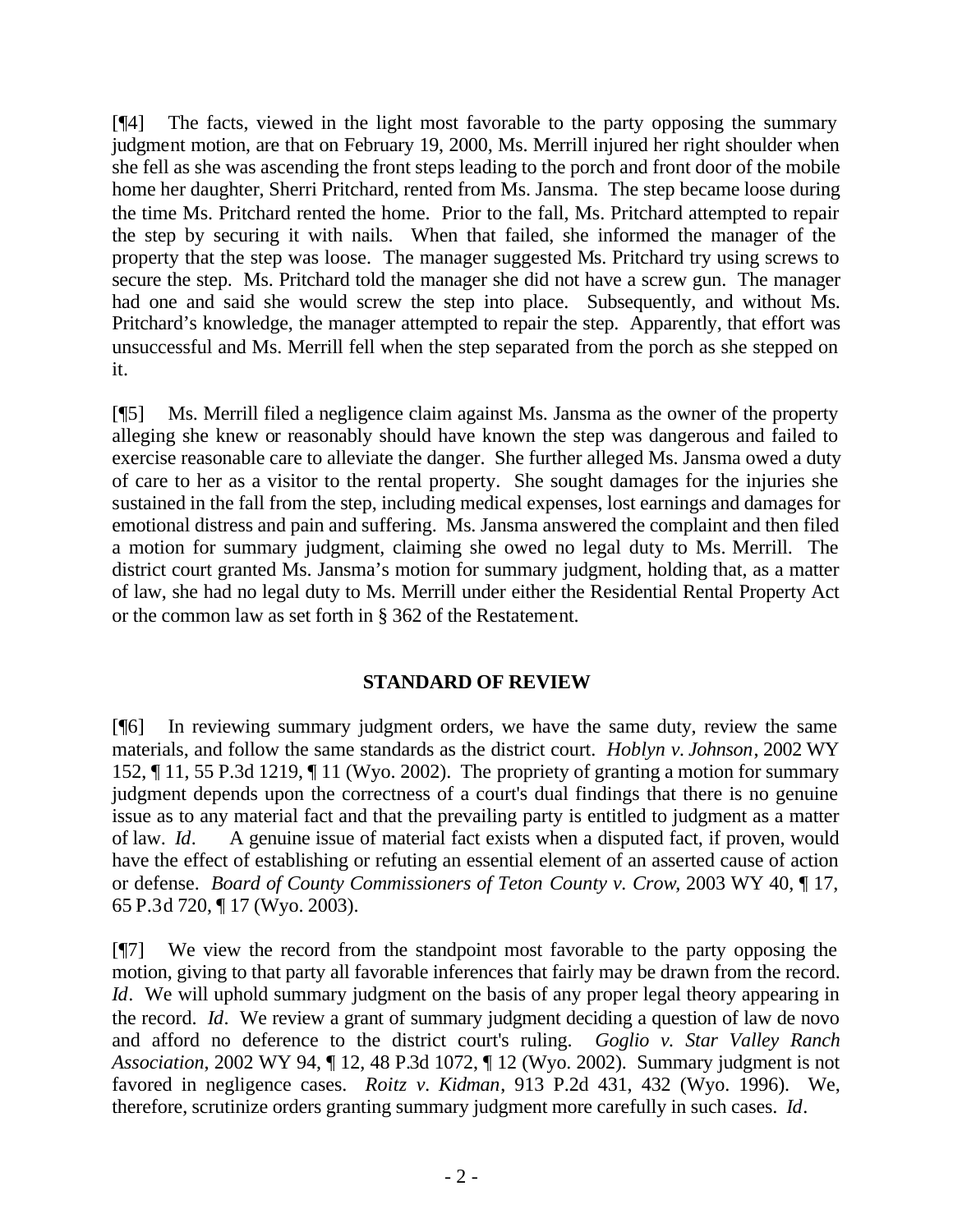#### **DISCUSSION**

### *1. Residential Rental Property Act*

[¶8] In its summary judgment order, the district court held Ms. Jansma owed no duty to Ms. Merrill under the Residential Rental Property Act, Wyo. Stat. Ann. § 1-21-1201, et seq. (LexisNexis 2001) because Ms. Merrill failed to give Ms. Jansma written notice of the loose step as required by the act. Ms. Merrill contends this holding is incorrect in two respects. First, she cites § 1-21-1202(a) of the act, which states: "[e]ach owner and his agent renting or leasing a residential rental unit shall maintain that unit in a safe and sanitary condition fit for human habitation." Ms. Merrill asserts that, by the enactment of this provision, the legislature abrogated the common law rule of landlord immunity and imposed a broad affirmative duty upon landlords and their agents to maintain rental properties in a reasonably safe condition. She claims Ms. Jansma breached this duty by failing to maintain, or have her manager maintain, the steps leading up to Ms. Pritchard's home. Ms. Merrill also contends the district court erred in holding that her failure to give written notice under § 1-21-1206 precludes her claim. She asserts the notice provision applies only when a landlord disputes a tenant's request for repair, which did not occur here.

[¶9] Citing the rule that legislative abrogation or modification of the common law will not be presumed absent explicit, unambiguous language demonstrating that intent, Ms. Jansma argues the Residential Rental Property Act does not abrogate the common law rule of landlord immunity. Ms. Jansma asserts the act does not explicitly repeal the common law and, when read as a whole, does not support the conclusion that the legislature intended to impose a general duty requiring a landlord to maintain rental premises, including steps, on a single-dwelling unit. Rather, she contends, it is clear the legislature intended only to set out minimum health and safety requirements - operational electricity, heating, plumbing and hot and cold water - and procedural mechanisms for enforcing them. In the event we find the legislature intended to abrogate the common law rule of immunity, Ms. Jansma argues alternatively that Ms. Pritchard did not comply with the notice requirements of the Residential Rental Property Act and Ms. Merrill's claim is precluded for that reason. We consider first the question of whether the act imposes a duty on landlords supplanting the common law rule of immunity. In addressing that issue, we find it helpful to review the development of landlord-tenant law from a historical perspective.

### **a. Historical development**

[¶10] For centuries, landlord immunity was the rule in landlord-tenant law.

Since  $16<sup>th</sup>$  century feudal England a lease has been considered a conveyance of an interest in land, carrying with it the doctrine of *caveat emptor*.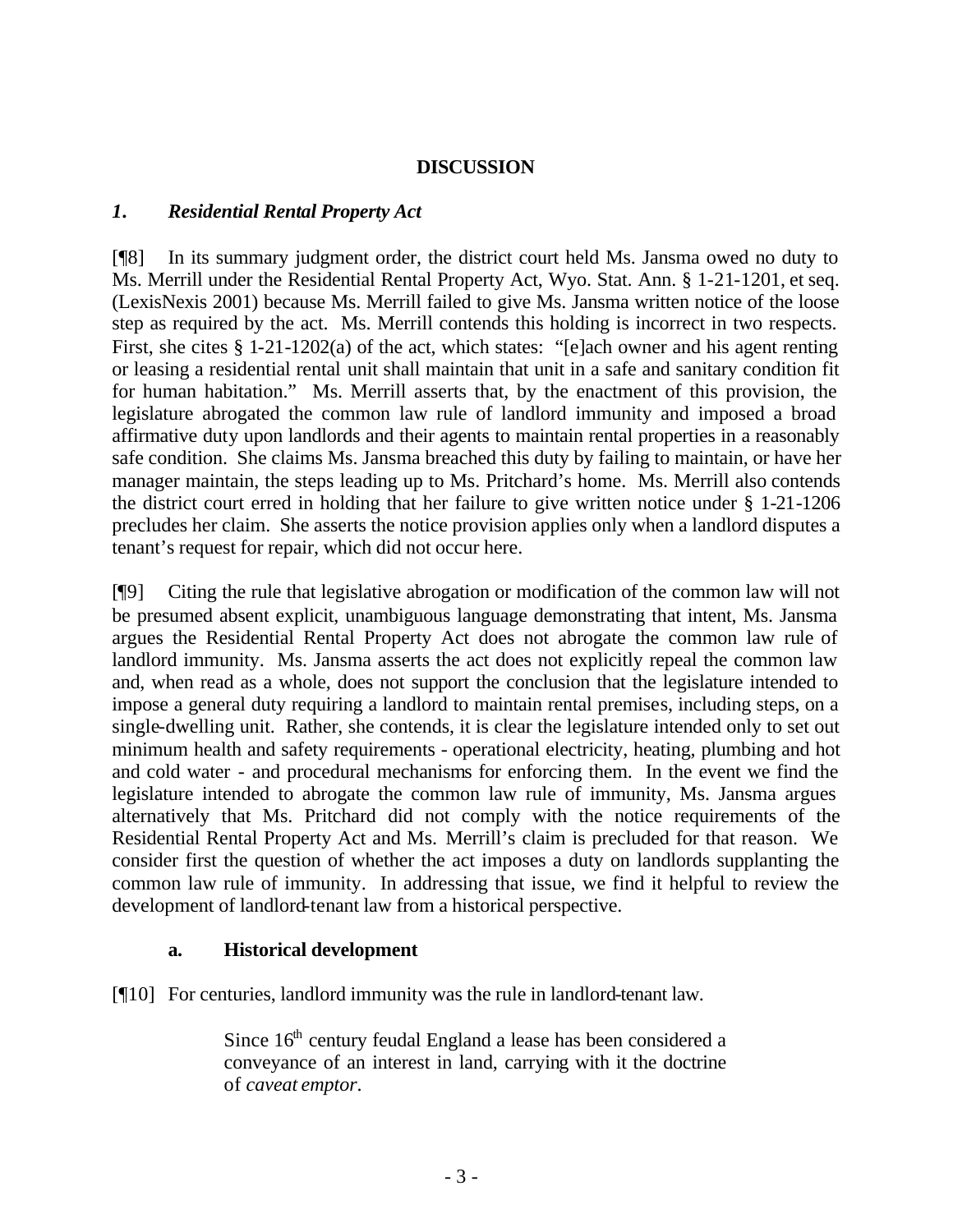The lessor impliedly covenanted that he had the legal right to transfer possession and that he would leave the tenant in "quiet enjoyment of the leasehold," but he did *not* impliedly warrant as to the habitability or fitness of the premises for any particular use.

As a lessee of real property a  $16<sup>th</sup>$  century tenant in England was expected to inspect the premises prior to the "sale," and in the absence of express covenants to the contrary, he took possession with whatever defects existed at the time of the lease. Nor did the landlord have an implied responsibility to maintain the leasehold in a reasonable state of repair during the term of the lease. . . .

It was in this setting that the principle of tort immunity for the landlord developed . . . as part and parcel of the concept that a lease is primarily a conveyance of real estate. The landlord was not liable to the tenant or third persons for personal injury or personal property damage caused by a defect present at the transfer of possession or by defects arising during the term of the leasehold.

*Old Town Development Company v. Langford*, 349 N.E.2d 744, 753-54 (Ind. App. 1976) (footnotes omitted).

[¶11] With the transition from a mostly rural to a more urban society, however, the rule of landlord immunity gave way slightly to some judicially recognized exceptions.

> During and following the Industrial Revolution, the population migration from rural to urban areas accentuated the importance of the structural improvements on the premises, and a corresponding decrease in the significance of the land itself. Leases often developed into complex transactions. The typical lease began to look more like a contract than a conveyance of real estate, often containing numerous express covenants alien to common law transfers of nonfreehold estates.

> Accompanying this migration was an ever-increasing distaste for the continued application of *caveat emptor*, or *caveat* lessee, to urban leases of both commercial and residential property. Modern and more complex buildings brought added maintenance costs. At the same time tenants were less able to cope with the machinery and sophisticated systems in dwellings and commercial structures, which they had neither the expertise nor the funds to repair. But *caveat* lessee did not change, and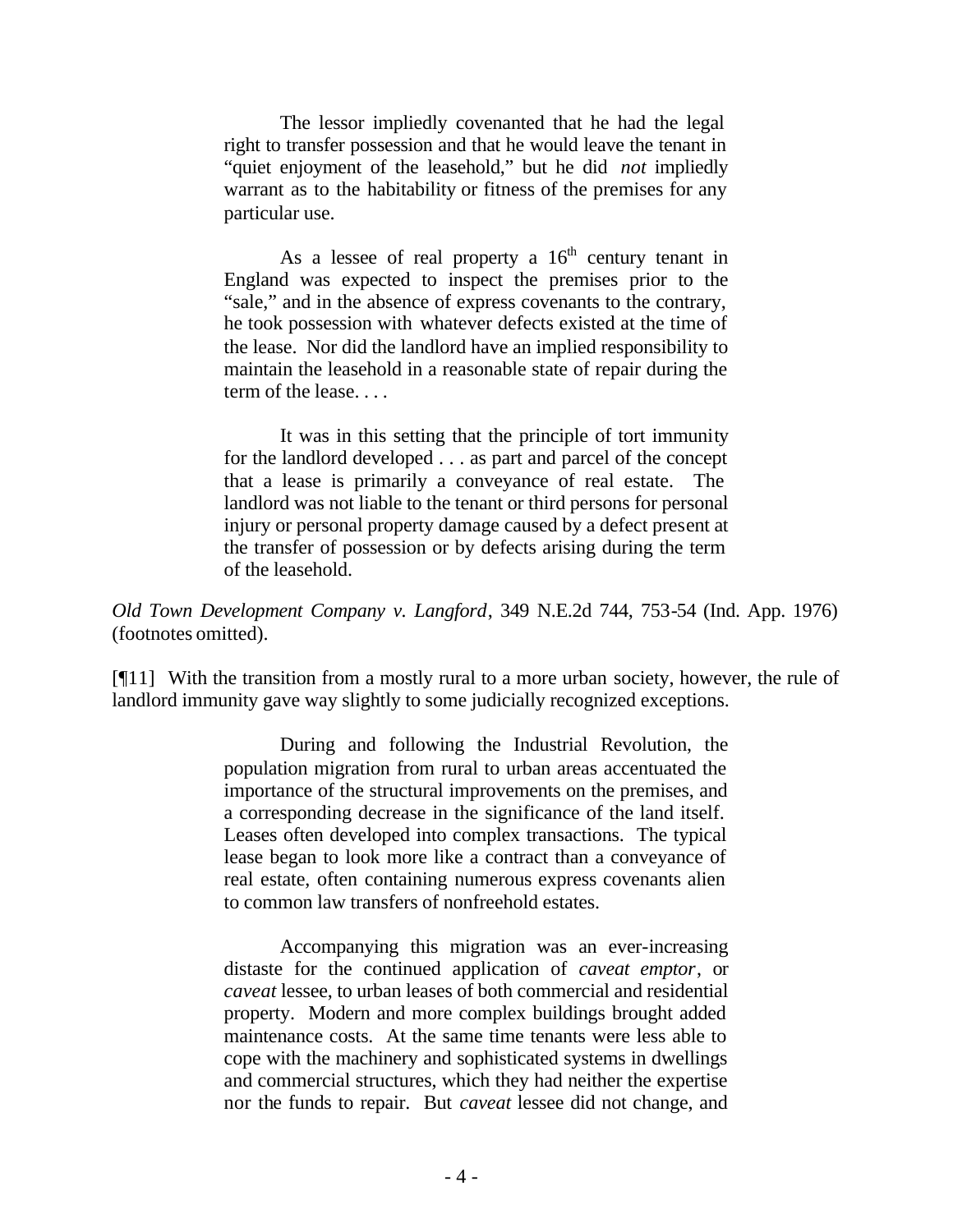remained firmly entrenched in both English and American common law protecting the lessor from liability for personal injury or personal property damage arising out of defective conditions on the leased premises.

While the cloak of immunity remained draped over the landlord as social and economic conditions changed, certain judicial exceptions were gradually, and grudgingly, carved-out "when such action could be harmonized with the rules governing the liability of a vendor of real property, or when the characterization of a lease as a conveyance was so contrary to social and economic realities that justice required the creation of an exception to the general rule." Love, *Landlord's Liability for Defective Premises: Caveat Lessee, Negligence or Strict Liability?*, 1975 Wis.L.Rev. 19, 50 (1975).

*Id.* at 754-55. Five exceptions to the rule of landlord immunity emerged.

A landlord could be held liable in tort for (1) defects in premises leased for admission of the public; (2) a breach of a covenant to repair; (3) negligent repairs; (4) defects in "common areas" under the landlord's control; and more recently (5) defects constituting a violation of a provision of the applicable building or housing code.

*Id*. 1

l

[¶12] Despite, or perhaps in part because of the exceptions, there was by the 1960s increasing "discontent with the appearance of unfairness in the landlord's general immunity from tort liability, and with the artificiality and increasing complexity of the various exceptions to this seemingly archaic rule of nonliability." W.L. Prosser & W.P. Keeton, Prosser & Keeton on Torts,  $446 (5<sup>th</sup>$  ed. 1984). As a result, some courts began to re-examine landlord tenant law.<sup>2</sup> One of the first of these was the Wisconsin Supreme Court, which in *Pines v. Perssion*, 111 N.W.2d 409 (Wis. 1961), adopted a rule that residential leases between landlord and tenant carried with them an implied warranty of habitability and fitness – that is, a promise that the premises would be fit for human habitation. In reaching this result, the court said:

<sup>&</sup>lt;sup>1</sup> In Wyoming, we have not addressed the fifth exception referenced in *Old Town*. As discussed later in this opinion, we have recognized the other four exceptions plus an exception for hidden or latently dangerous conditions known to the landlord and unknown to the tenant. *Ortega v. Flaim*, 902 P.2d 199, 202 (1995).

<sup>&</sup>lt;sup>2</sup> Actually, at least one state rejected the common law rule much earlier. In 1895, the Georgia legislature enacted a statute imposing a duty of reasonable care on landlords and providing a remedy in the form of damages for injuries resulting from a landlord's failure to keep the premises in repair. O.C.G.A. § 44-7-14.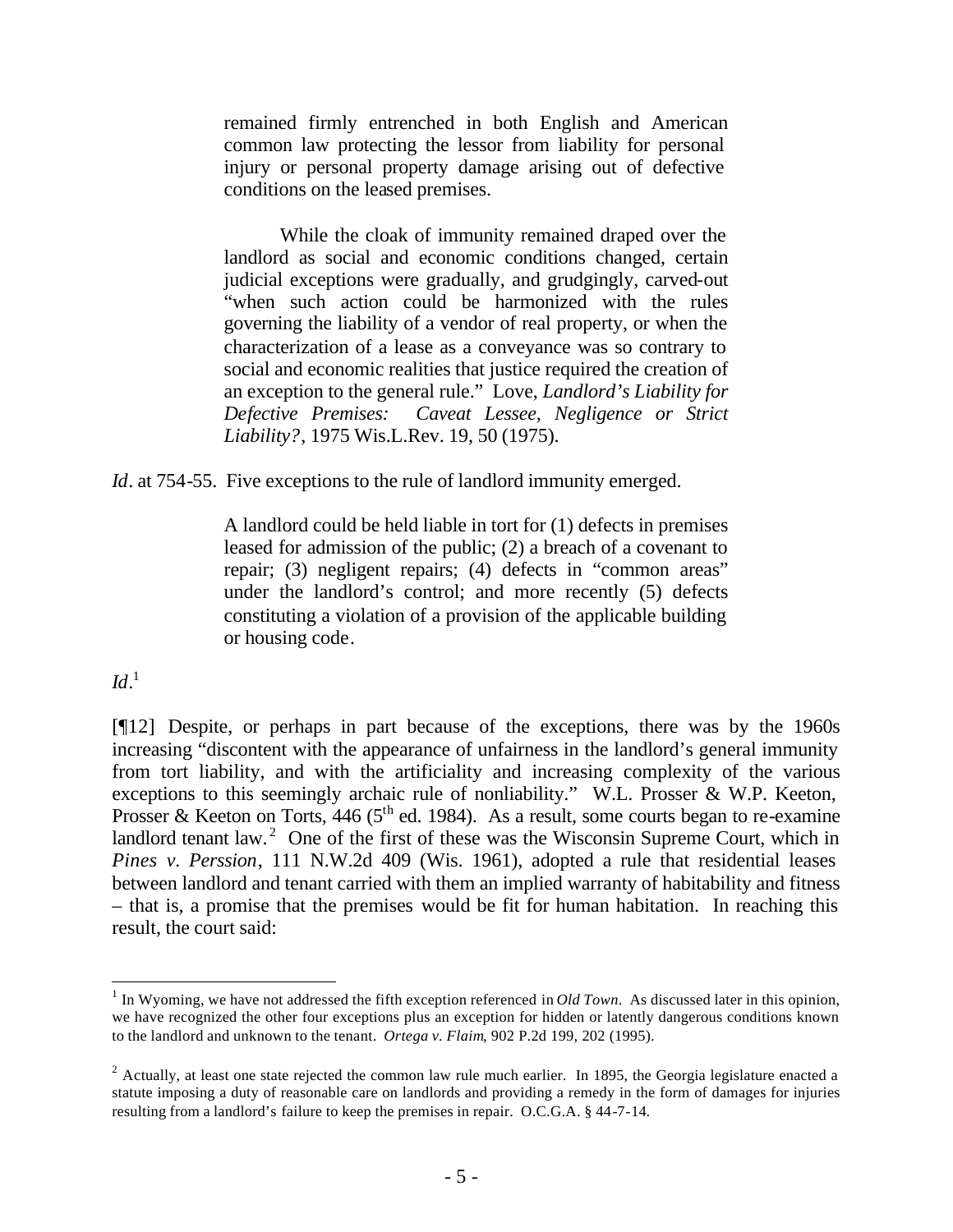[T]he frame of reference in which the old common-law rule operated has changed.

Legislation and administrative rules, such as the safeplace statute, building codes, and health regulations, all impose certain duties on a property owner with respect to the condition of his premises. Thus, the legislature has made a policy judgment – that it is socially (and politically) desirable to impose these duties on a property owner – which has rendered the old common-law rule obsolete.

*Id*. at 595. *Pines* was followed by *Lemle v. Breeden*, 462 P.2d 470 (Haw. 1969) and *Javins v. First National Realty Corporation*, 428 F.2d 1071 (D.C.Cir. 1970). The latter decision is frequently cited as the first all-out assault on traditional concepts of landlord-tenant law. *Old Town*, 349 N.E.2d at 756; Olin L. Browder*, The Taming of a Duty – The Tort Liability of Landlords*, 81 Michigan Law Review 99, 109 (1982). Like the court in *Old Town*, the courts in *Lemle* and *Javins* recognized that an implied warranty of habitability applied to rental property. Since then a number of other courts have followed the lead of *Pines* and its progeny.<sup>3</sup>

[¶13] In addition to the courts that rejected the common law in favor of recognition of an implied warranty of habitability, other courts cast aside landlord immunity on the basis of general negligence principles. In *Sargent v. Ross*, 308 A.2d 528, 530 (N.H. 1973), the court said:

> General principles of tort law ordinarily impose liability upon persons for injuries caused by their failure to exercise reasonable care under all the circumstances. A person is generally negligent for exposing another to an unreasonable risk of harm which foreseeably results in an injury. But, except in certain instances, landlords are immune from these simple rules of reasonable conduct which govern other persons in their daily activities. This "quasisovereignty of the landowner" (2 F. Harper and F. James, Law of Torts 1495 (1956)) finds its source in agrarian England of the dark ages. Due to the untoward favoritism of the law for landlords, it has been justly stated that "the law in this area is a scandal." Quinn and Phillips, *The Law of Landlord-Tenant: A Critical Evaluation of the Past with Guidelines for the Future*, 38 Ford L. Rev. 225 (1969). "For decades the courts persistently refused to pierce the hardened

l

 $3$  Other courts which have recognized an implied warranty of habitability in the context of rental property include: *Marini v. Ireland*, 265 A.2d 526 (N.J. 1970); *Kline v. Burns* 276 A.2d 248 (N.H. 1971); *Jack Spring, Inc. v. Little,*  280 N.E.2d 208 (Ill 1972); *Mease v. Fox,* 200 N.W.2d 791 (Iowa 1972); *Boston Housing Authority v. Hemingway,*  293 N.E.2d 831 (Mass. 1973); *Green v. Superior Court of San Francisco*, 517 P.2d 1168 (Cal. 1974); *Steele v. Latimer*, 521 P.2d 304 (Kan. 1974); *Detling v. Edelbrock* , 671 S.W.2d 265 (Mo. 1984).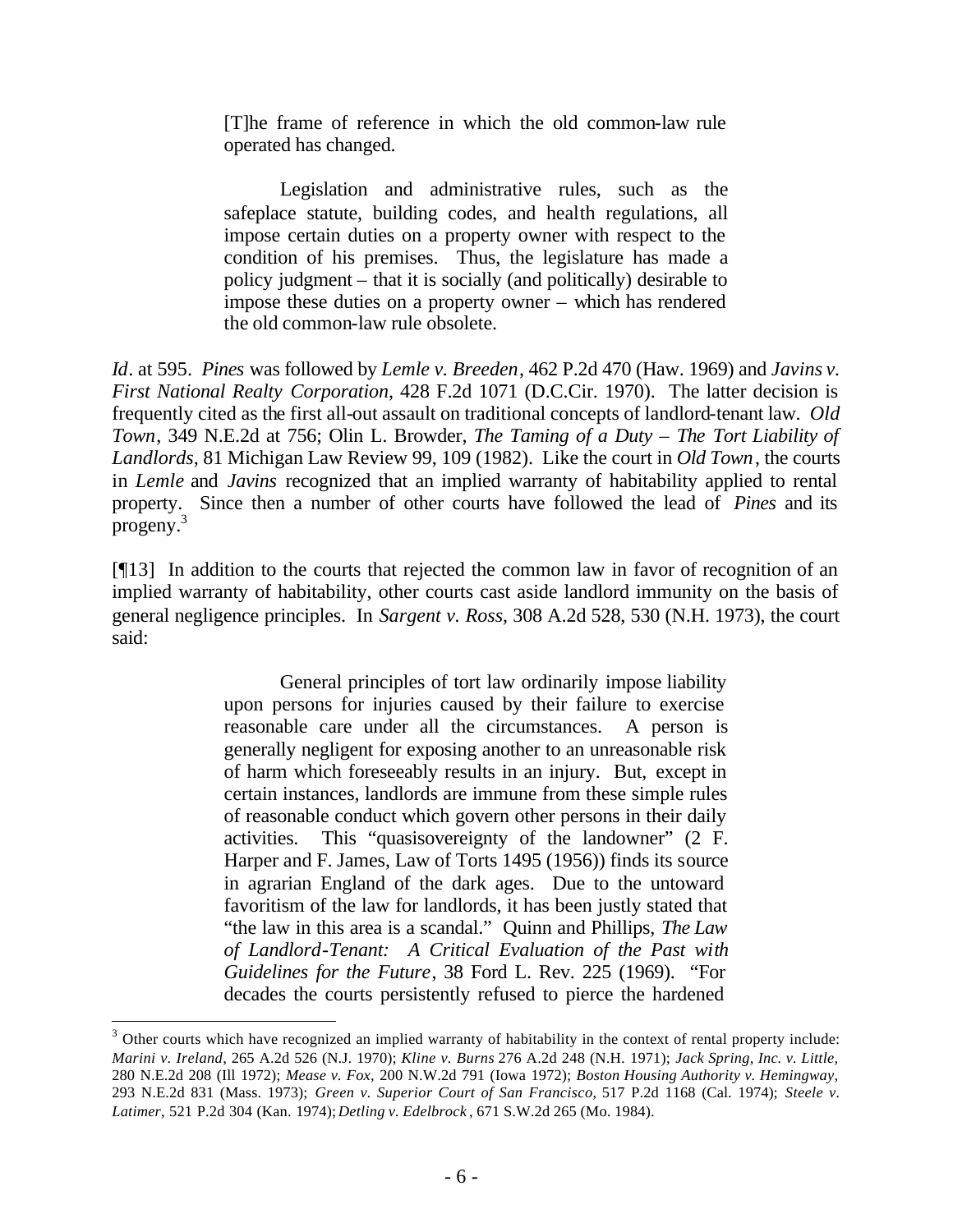wall that preserved the landlord-tenant relationship in its agrarian state." Note, 59 Geo. L.J. 1153, 1163 (1971). But courts and legislatures alike are beginning to reevaluate the rigid rules of landlord-tenant law in light of current needs and principles of law from related areas. "Justifiable dissatisfaction with the rule" of landlord tort immunity (2 F. Harper and F. James, *supra* at 1510) compels its reevaluation. . . .

On this basis, the court discarded the common law rule and held:

[h]enceforth, landlords as other persons must exercise reasonable care not to subject others to an unreasonable risk of harm. A landlord must act as a reasonable person under all of the circumstances including the likelihood of injury to others, the probable seriousness of such injuries, and the burden of reducing or avoiding the risk. We think this basic principle of responsibility for landlords as for others "best expresses the principles of justice and reasonableness upon which our law of torts is founded." The questions of control, hidden defects and common or public use, which formerly had to be established as a prerequisite to even considering the negligence of a landlord, will now be relevant only inasmuch as they bear on the basic tort issues such as the foreseeability and unreasonableness of the particular risk of harm.

*Id.* at 534 (some citations omitted). Citing the New Hampshire court's decision in *Sargent*, the Nevada Supreme Court likewise removed the landlord's cloak of immunity in *Turpel v. Sayles*, 692 P.2d 1290, 1293 (Nev. 1985), holding:

> In accord with those courts which have discerned no sound policy reason in the modern social context for retaining the ancient exception for landlords or property owners from the general application of the basic principles of tort law, we find no basis for excusing the landlord in this case from the requirement that she defend the allegation that she has, through her negligence, been the cause of foreseeable injuries to the plaintiff for which she should assume liability.

[¶14] As mentioned in *Sargent*, the re-evaluation of landlord-tenant law has not been confined to the judiciary. In the past thirty years, legislatures in nearly every state have enacted statutes imposing new duties on landlords. The Uniform Residential Landlord and Tenant Act (URLTA) likely played a role in this development and served as a model for similar legislation, with varying degrees of amendment, in many states. 7B Uniform Laws Annotated (West Group 2000), Uniform Residential Landlord and Tenant Act, 527 (1972); Browder, *supra*, at 113. Although the URLTA differs in many respects from Wyoming's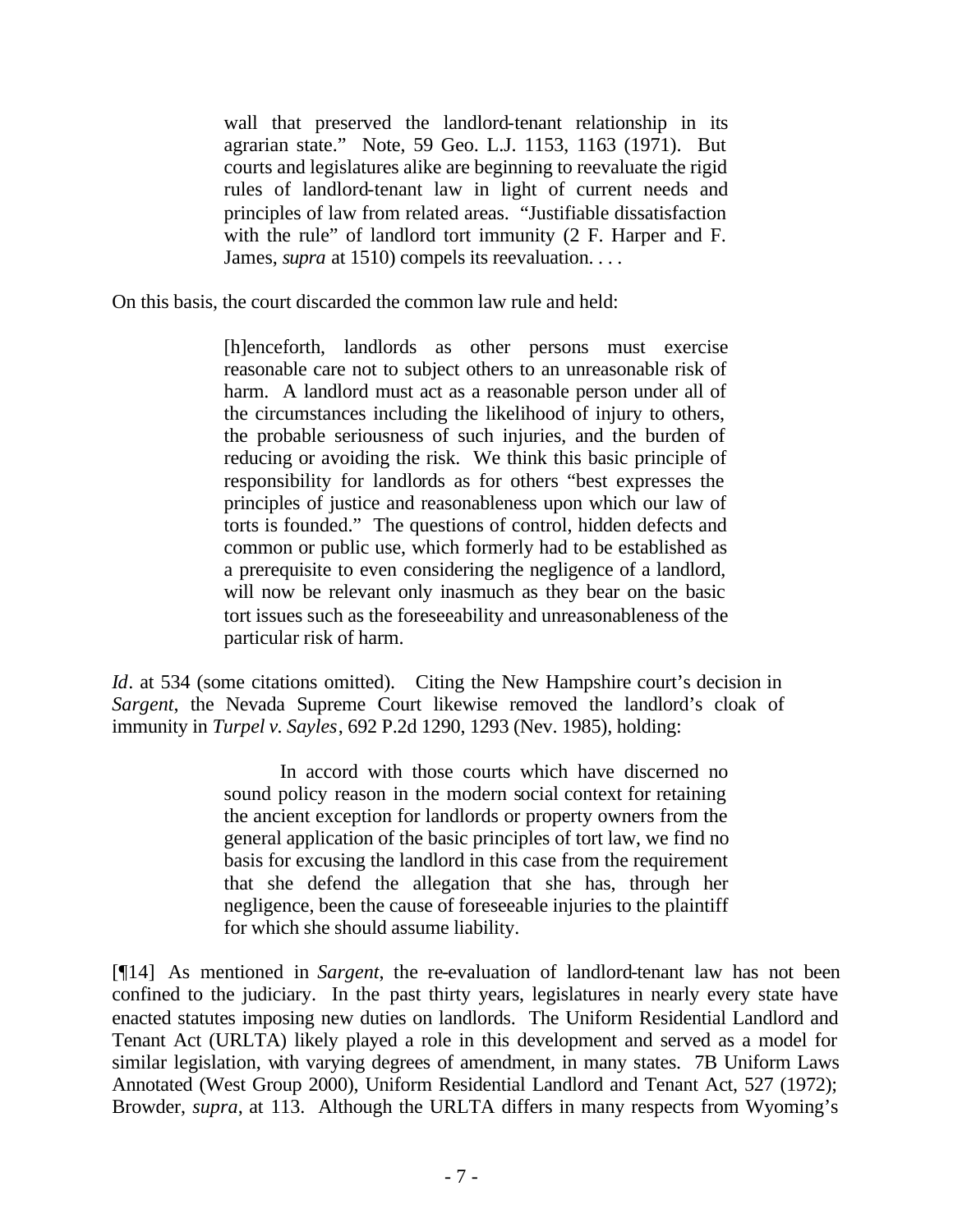Residential Rental Property Act, both acts contain provisions requiring landlords to maintain the premises in a fit, safe and habitable condition. Both acts are also illustrative of the overwhelming movement nationwide away from landlord immunity and toward landlord responsibility for known dangers and those which ought to be known with the exercise of reasonable care. For that reason, we briefly discuss the URLTA.

[ $[15]$ ] The purposes of the URLTA as stated in § 1.102 are generally to modernize the law and the rights and obligations of landlords and tenants, encourage both lessor and lessee to maintain rental premises, and make uniform the laws among those states that adopt it. Uniform Laws Annotated, *supra*, at 534. Among other things, the URLTA provides:

§ 2.104. [Landlord to Maintain Premises].

(a) A landlord shall

l

\* \* \*

(2) make all repairs and do whatever is necessary to put and keep the premises in a fit and habitable condition;

 $* * *$ 

(4) maintain in good and safe working order and condition all electrical, plumbing, sanitary, heating, ventilating, airconditioning, and other facilities and appliances . . . supplied or required to be supplied by him[.]

\* \* \*

*Id.* at 566. Section 4.101(a) of the URLTA authorizes the tenant to provide written notice to a landlord who is not in noncompliance with the preceding section that the lease will terminate if the condition is not corrected. *Id*. at 609. Section 4.101(b) allows the tenant to recover actual damages for the landlord's noncompliance in addition to the remedies available under § 4.101(a). Section 1.105 also provides for the recovery of appropriate damages by the aggrieved party and the right to bring an action to enforce the rights and obligations declared by the act. *Id*. at 537. As of 2001, fifteen states had adopted the URLTA in whole or in part.<sup>4</sup>

[¶16] Altogether, over forty states have discarded the common law rule of landlord immunity and recognize a duty in some form, either through legislation, judicial declaration, or both.<sup>5</sup> Among the states with legislation addressing the landlord-tenant relationship, the

<sup>4</sup> Alaska, Arizona, Florida, Hawaii, Iowa, Kansas, Kentucky, Montana, Nebraska, New Mexico, Oregon, Rhode Island, South Carolina, Tennessee and Virginia. Uniform Laws Annotated, 2003 Supp., at 78.

<sup>&</sup>lt;sup>5</sup> The following states have recognized a duty in some form by legislation, judicial declaration, or both: Alaska, Arizona, California, Colorado, Connecticut, Delaware, Florida, Georgia, Hawaii, Idaho, Indiana, Iowa, Kansas, Kentucky, Maine, Maryland, Massachusetts, Michigan, Minnesota, Missouri, Montana, Nebraska, Nevada, New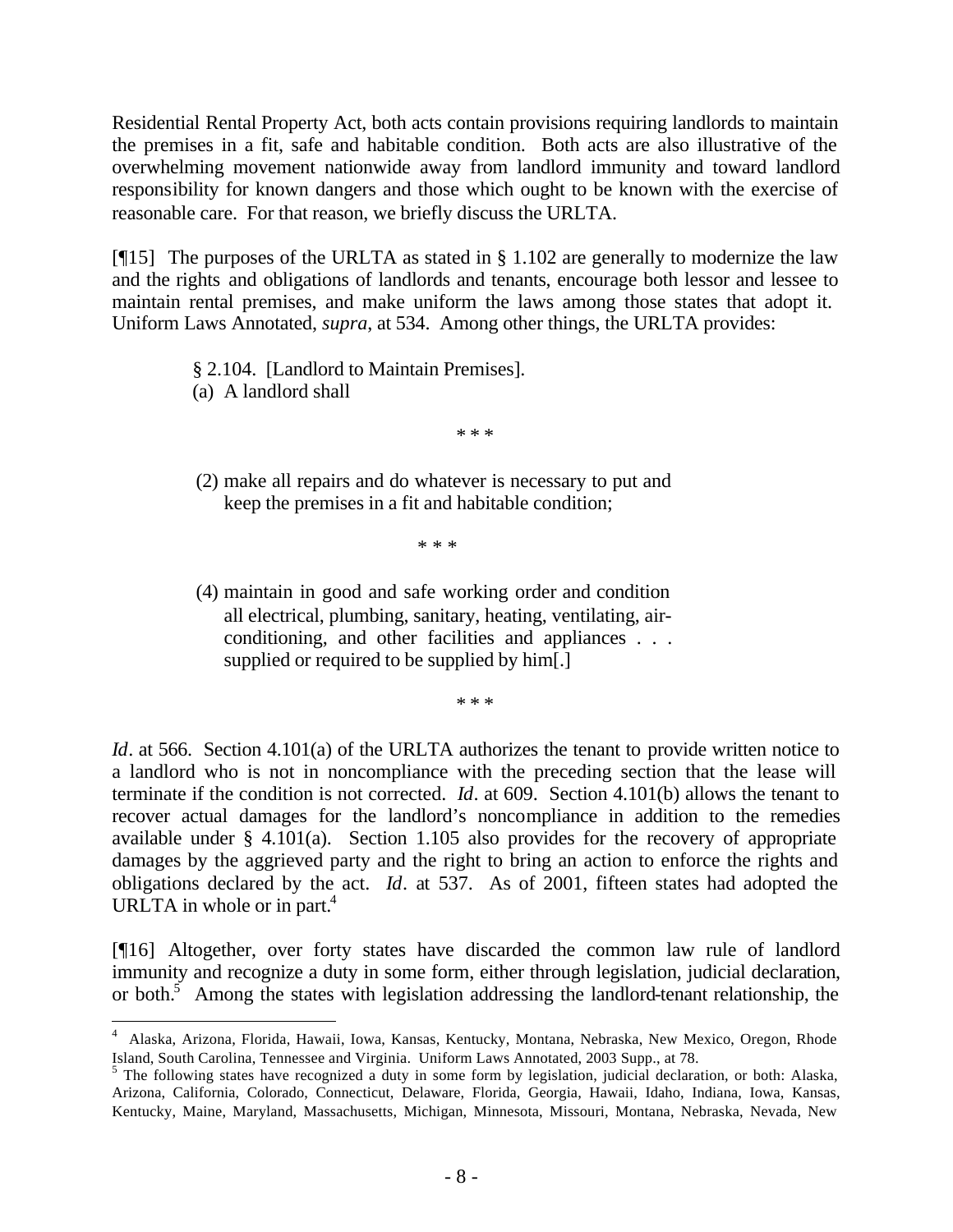statutory language varies considerably, with some following the example of the URLTA quite closely and others adopting their own version of landlord tenant statutory law. Just as the statutory language varies, the approaches taken by the courts differ in deciding whether the statute creates a duty and, if so, what the legal basis for the duty is and what remedies are available for breach of the duty. As noted, although there is considerable variation from state to state in the statutory language employed and judicial interpretation of that language, nearly every court is in agreement that landlords in the modern era have duties they did not have at common law.

[¶17] In *Thompson v. Crownover*, 381 S.E.2d 283, 284-85 (Ga. 1989), for example, after noting the Georgia legislature's early rejection of the common law in favor of a duty of reasonable care, the court said:

> The public policy of this state supports the position advanced by The Restatement of Law 2d, Property, § 17.6:

> > A landlord should be subject to liability for physical harm caused to the tenant and others upon the leased property with the consent of the tenant or his subtenants by a dangerous condition existing before or arising after the tenant has taken possession, if he has failed to exercise reasonable care to repair the condition and the existence of the condition is in violation of:

(1) an implied warranty of habitability; or (2) a duty created by statute or administrative regulation.

In *Young v. Garwacki*, 402 N.E.2d 1045, 1049 (Mass. 1980), the Massachusetts Supreme Judicial Court likewise was persuaded the common law rule had outlived its usefulness:

> Today, we do away with the ancient law that bars a tenant's guest from recovering compensation from a landlord for injuries caused by negligent maintenance of areas rented to the tenant. Like the other rules based on status, this rule has prevented a whole class of people from raising the overriding issue: whether the landlord acted reasonably under the circumstances. The practical result of this archaic rule has been to discourage repairs of rented premises. In cases like the one before us, a landlord with knowledge of a defect has less

l

Hampshire, New Jersey, New Mexico, New York, North Carolina, North Dakota, Ohio, Oklahoma, Oregon, Rhode Island, South Carolina, South Dakota, Tennessee, Texas, Utah, Vermont, Virginia, Washington, West Virginia, and Wisconsin.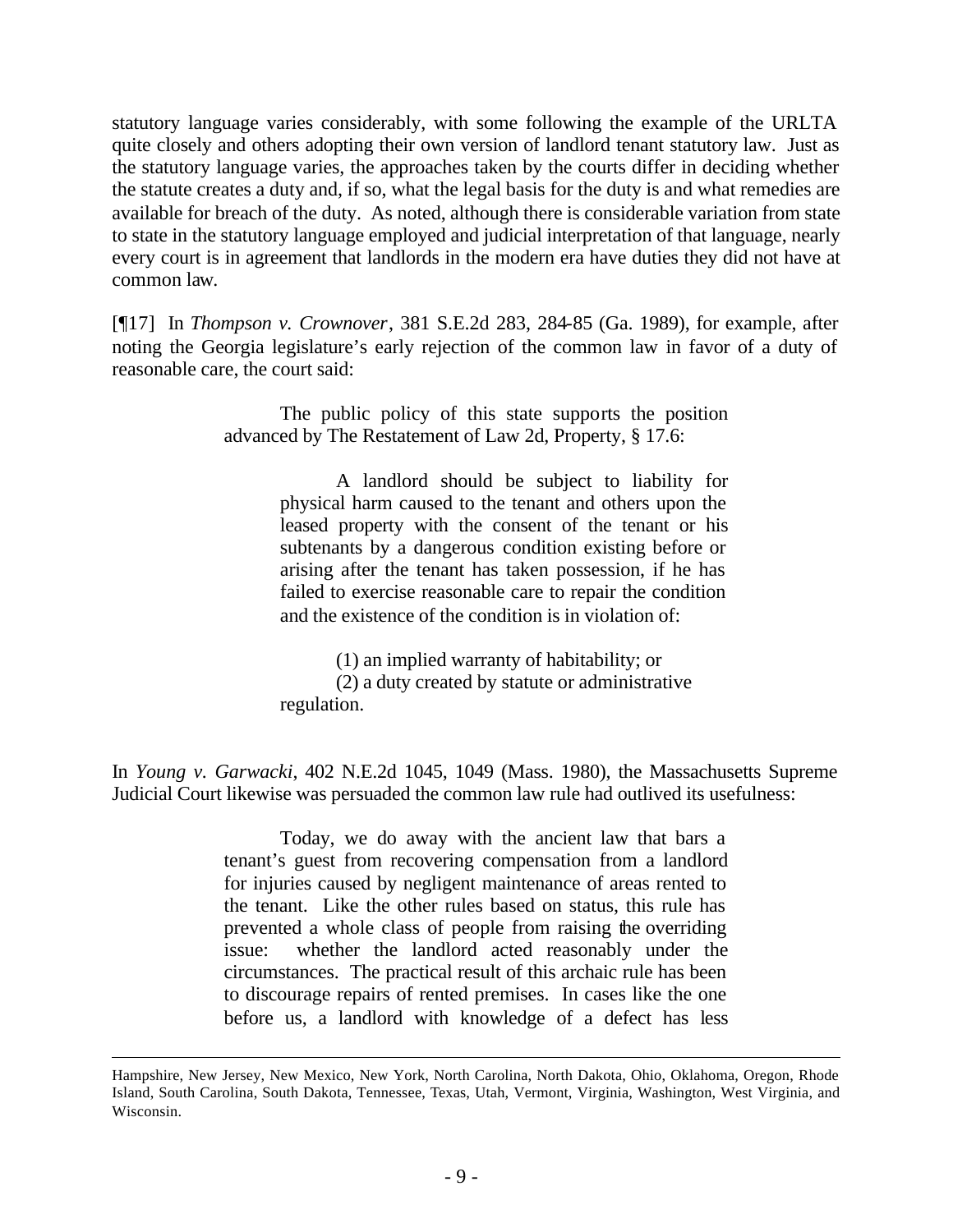incentive to repair it. And the tenant, who often has a shortterm lease, limited funds, and limited experience dealing with such defects, will not be inclined to pay for expensive work on a place he will soon be leaving. Thus, the defect may go unrepaired until an unsuspecting plaintiff finds herself with a lawsuit that care could have prevented.

The Massachusetts court held a landlord is required to exercise reasonable care to correct unsafe conditions of which he has notice and if he fails to make the repairs, the tenant or any person rightfully on the premises may bring a tort action against him for any injuries sustained. The court found this result to be consistent with the state statute governing landlord-tenant relations.<sup>6</sup>

 [¶18] Similarly, in *Newton v. Magill*, 872 P.2d 1213 (Alaska 1994), the Alaska Supreme Court held a landlord has a duty of reasonable care in light of all the circumstances. The court stated:

> We now further expand the landlord's duty of care in aligning Alaska with the jurisdictions following *Sargent*, and thus reject the traditional rule of landlord immunity. . . . We do this because it would be inconsistent with a landlord's continuing duty to repair premises imposed under the URLTA to exempt from tort liability a landlord who fails in this duty. The legislature by adopting the URLTA has accepted the policy reasons on which the warranty of habitability is based. These are the need for safe and adequate housing, recognition of the inability of many tenants to make repairs, and of their financial disincentives for doing so, since the value of permanent repairs will not by fully realized by a short-term occupant. The

l

<sup>6</sup> Massachusetts General Law Chapter 186 § 19 provides:

A landlord or lessor of any real estate except an owner-occupied two- or three-family dwelling shall, within a reasonable time following receipt of a written notice from a tenant forwarded by registered or certified mail of an unsafe condition, not caused by the tenant, his invitee, or any one occupying through or under the tenant, exercise reasonable care to correct the unsafe condition described in said notice except that such notice need not be given for unsafe conditions in that portion of the premises not under control of the tenant. The tenant or any person rightfully on said premises injured as a result of the failure to correct said unsafe condition within a reasonable time shall have a right of action in tort against the landlord or lessor for damages. Any waiver of this provision in any lease or other rental agreement shall be void and unenforceable. The notice requirement of this section shall be satisfied by a notice from a board of health or other code enforcement agency to a landlord or lessor of residential premises not exempted by the provisions of this section of a violation of the state sanitary code or other applicable by-laws, ordinances, rules or regulations.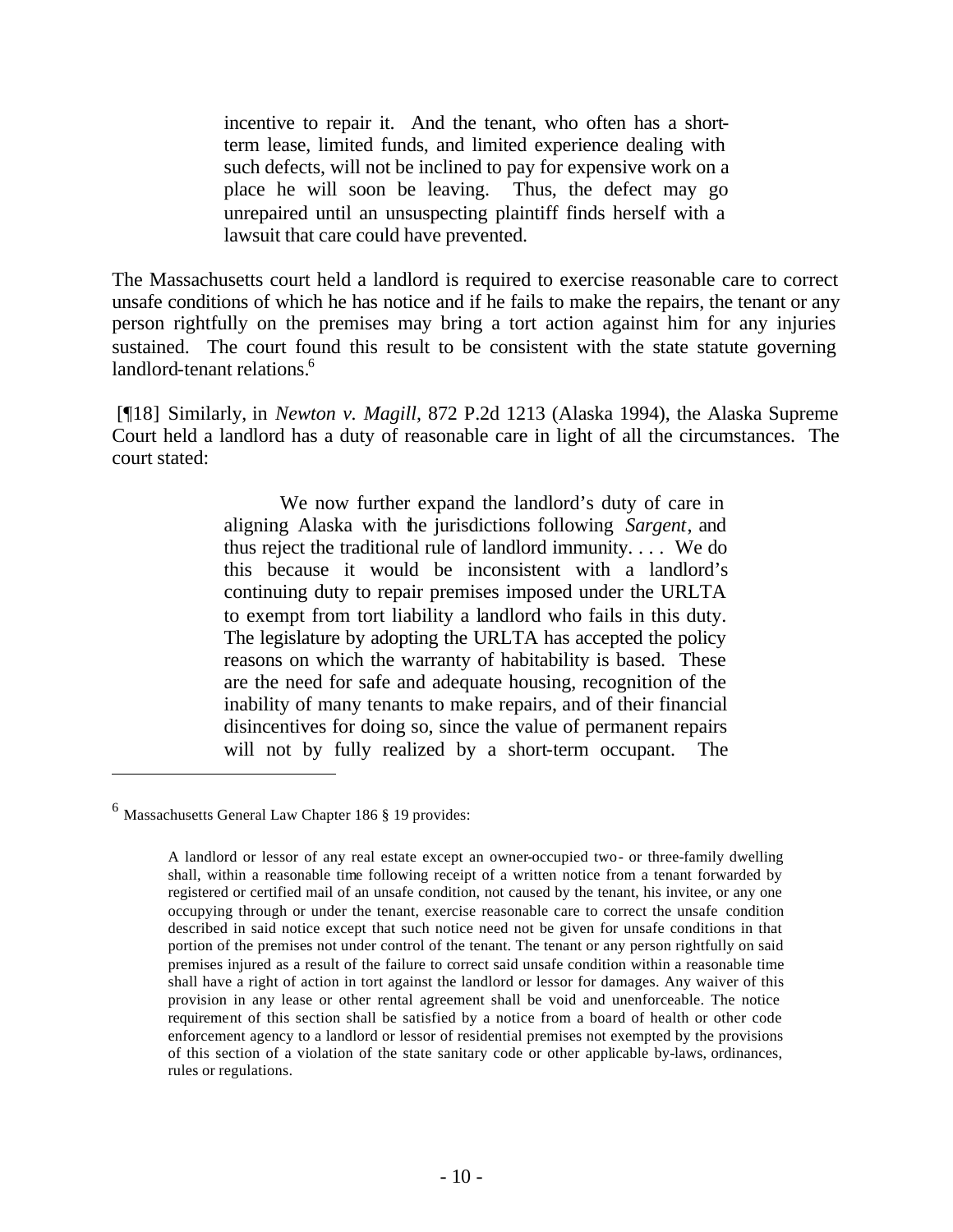traditional rule of landlord tort immunity cannot be squared with these policies.

### *Id*. at 1217. The court further stated:

Our rejection of the general rule of landlord immunity does not make landlords liable as insurers. Their duty is to use reasonable care to discover and remedy conditions which present an unreasonable risk of harm under the circumstances. Nor does our ruling mean that questions as to whether a dangerous condition existed in an area occupied solely by the tenant or in a common area, or whether the condition was apparent or hidden, are irrelevant. These are circumstances which must be accounted for in customary negligence analysis. They may pertain to the reasonableness of the landlord's or the tenant's conduct and to the foreseeability and magnitude of the risk. In particular, a landlord ordinarily gives up the right to enter premises under the exclusive control of the tenant without the tenant's permission. The landlord's ability to inspect or repair tenant areas is therefore limited. In such cases, "a landlord should not be liable in negligence unless he knew or reasonably should have know of the defect and had a reasonable opportunity to repair it." [*Garwacki*, supra.]

*Id.* at 1218.

[¶19] In accord with these cases, the court in *New Haverford Partnership v*. *Stroot*, 772 A.2d 792 (Del. 2001) held:

> [T]he Landlord Tenant Code imposes a duty on landlords to maintain the leased premises in a safe, sanitary condition and that an injured tenant may recover for personal injuries sustained as a result of landlord's negligent failure to do so.

In reaching this result, the court said:

[T]here is nothing to suggest that, in undertaking to regulate landlord/tenant relations, the General Assembly also intended to eliminate a tenant's ability to bring tort claims against a landlord. Our courts have long recognized that such claims remain unaffected by the Landlord Tenant Code.

*Id*. at 798. Like the courts in Georgia, Massachusetts, Alaska and Delaware, courts in the following states have applied negligence principles to landlord tenant relations on the basis of either legislative or judicial pronouncement: *Cummings v. Prater*, 386 P.2d 27, 31 (Ariz.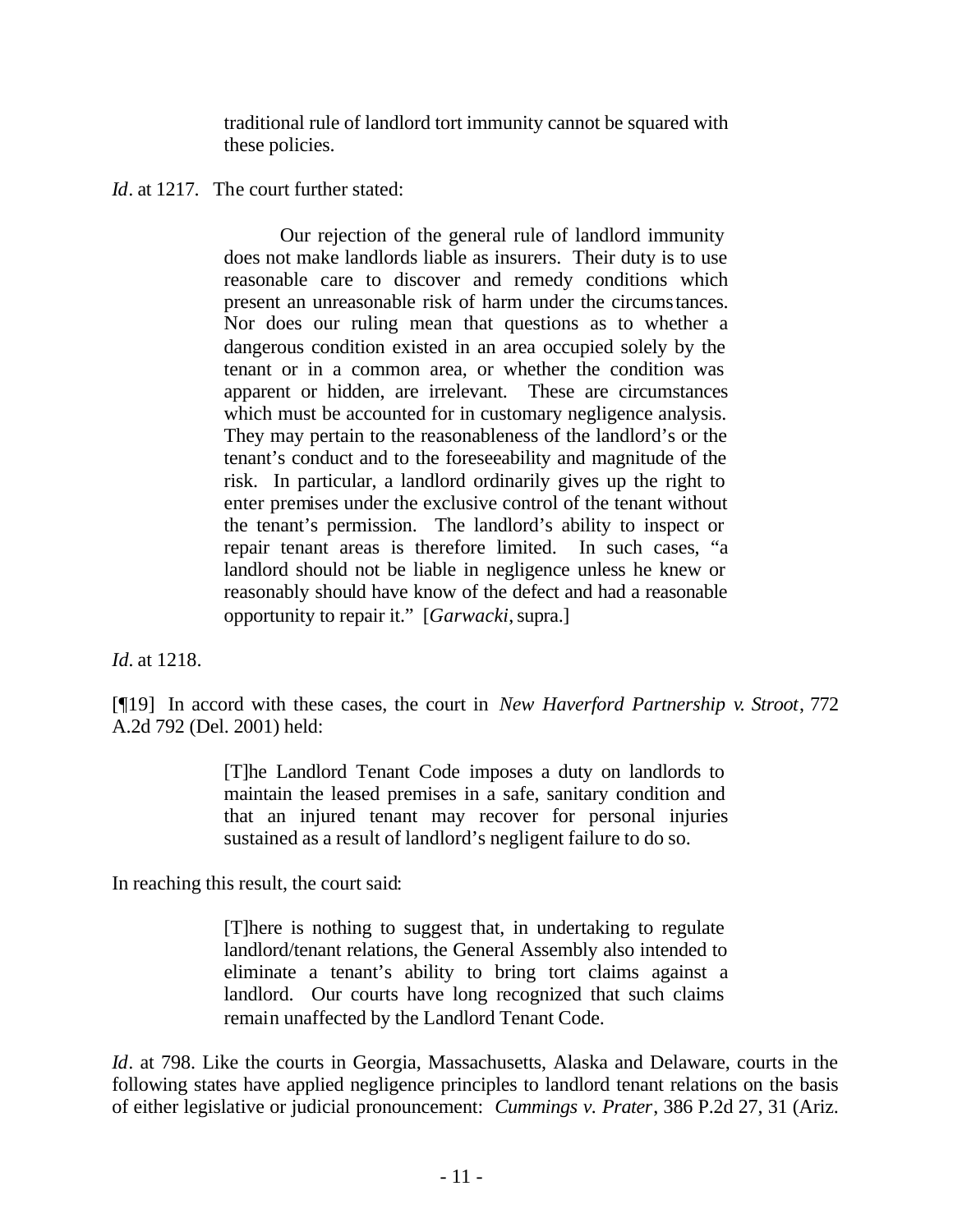1963); *Stephens v. Stearns*, 678 P.2d 41 (Idaho 1984); *Brichacek v. Hiskey*, 401 N.W.2d 44, 47 (Iowa 1987); *Jackson v. Wood*, 726 P.2d 796 (Kan. Ct. App. 1986); *Lenz v. Ridgewood Associates*, 284 S.E.2d 702 (N.C. Ct. App. 1981); *Shump v. First Continental-Robinwood Associates*, 644 N.E.2d 291 (Ohio 1994); *Errico v. LaMountain*, 713 A.2d 791 (R.I. 1998); *Pryor v. Northwest Apartments*, 469 S.E.2d 630 (S.C. Ct. App. 1996); *Hall v. Warren*, 632 P.2d 848 (Utah 1981); *Favreau v. Miller*, 591 A.2d 68 (Vt. 1991); *Marple v. Papermill Park Corp*., 30 Va. Cir. 154 (1993); *Antwaun v. Heritage Mutual Insurance Co*., 596 N.W.2d 456 (Wis. 1999).

[¶20] Even in states sometimes cited as having neither a statute nor court decision imposing liability on landlords,<sup>7</sup> the law has evolved away from landlord immunity. In Colorado, for example, where there is no legislation similar to the URLTA or Wyoming's Residential Rental Property Act, the courts have allowed recovery by injured persons for a landlord's failure to use reasonable care on the basis of the landowner liability statutes. C.R.S. § 13-21- 115 (1993 Cum. Supp.); *Maes v*. *Lakeview Associates*, 892 P.2d 375 (Colo. App. 1994).

 $[921]$  In contrast to the forty-plus states that have done away with landlord immunity, a few states have retained the common law except as explicitly provided in their particular landlord-tenant act. Nebraska, for example, enacted the URLTA but has since substantially modified it, including adding a provision that states: "The obligations imposed by this section are not intended to change existing tort law in the state." Neb. Rev. Stat. § 76-1419 (1974). The Nebraska Supreme Court has interpreted this provision to mean that the act does not change the common law, thus a landlord owes no duty to a tenant to repair leased premises absent a contractual provision to that effect or retention of control of the area where an injury occurs. *Tighe v. Cedar Lawn, Inc*., 649 N.W.2d 520 (Neb. Ct. App. 2002). It bears repeating, however, that Nebraska is one of only a very few states that adheres strictly to the common law "no duty" rule.

[¶22] Unlike Nebraska, other states that continue to apply the common law allow personal injury claims against a landlord on the basis of various legal theories. In Ohio, for example, despite the courts' continued adherence to the common-law rule, a landlord may be liable in tort for failing to maintain leased premises in a fit and habitable condition as required under Ohio's Landlords and Tenants Act. Ohio Rev. Code Ann. 5321.04 (1974); *Shump*, 644 N.E.2d at 296. The Ohio statute is viewed as an exception to a landlord's common-law immunity and as expanding the duties a landlord owes to those using rental property. *Id*.

[¶23] Along similar lines, the Oregon Supreme Court has held that the common law exists alongside the Oregon Residential Landlord and Tenant Act (ORLTA). *Davis v. Campbell*, 965 P.2d 1017,1021 (Ore. 1998). Thus, a tenant may bring a statutory claim under the ORLTA, a common-law negligence claim, or both. *Id*. With respect to the statutory claim,

l

<sup>7</sup> Browder, *supra*, cites the following states: Alabama, Arkansas, Colorado, Indiana, Mississippi, South Carolina and Utah. Our research reveals that of these states, at least four allow recovery either by statute or judicial decision by individuals injured as a result of a landlord's failure to maintain rental premises – Colorado, Indiana, South Carolina and Utah.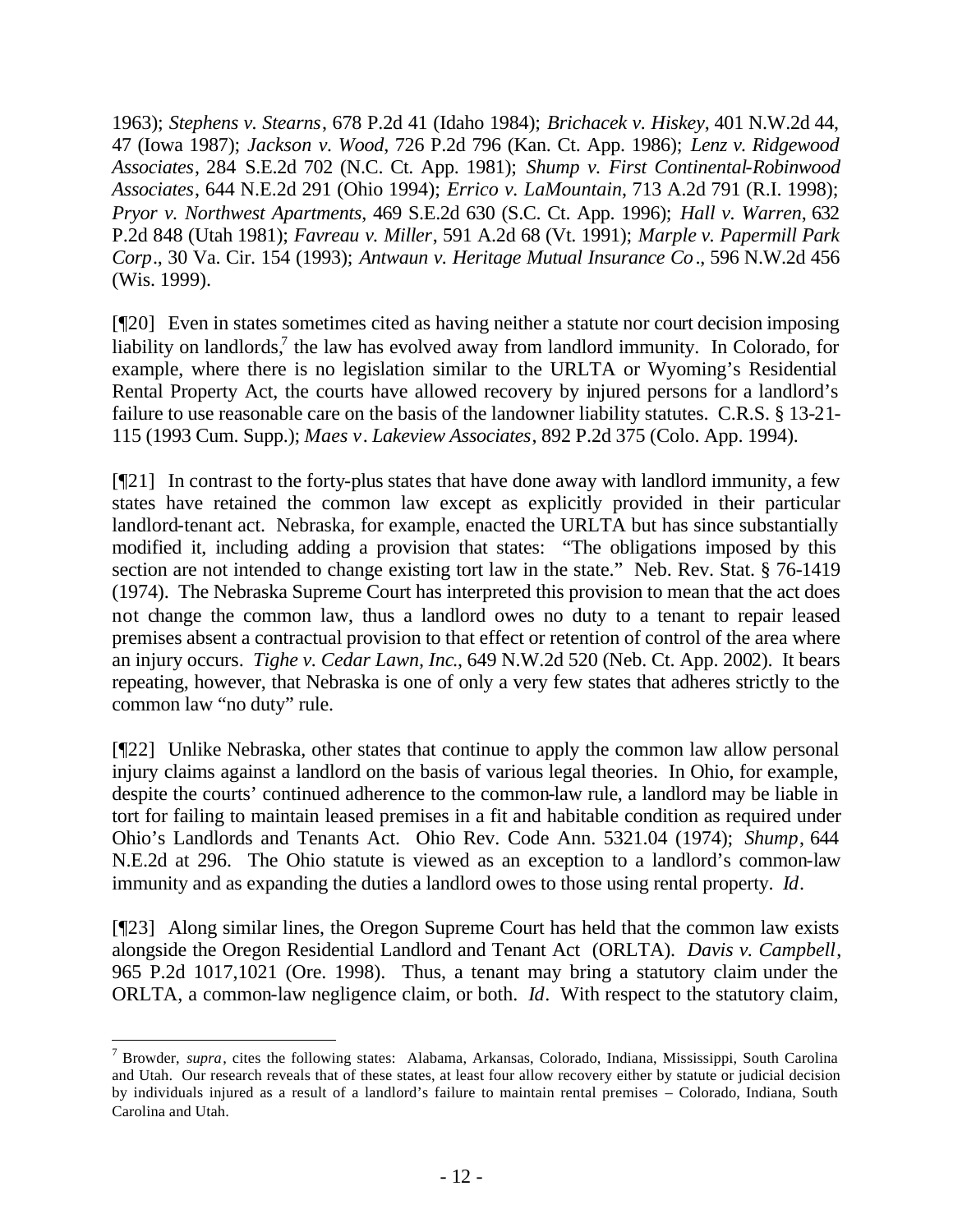the court held the fact that the legislature did not incorporate elements of common-law negligence into the statute indicated its intent that a tenants' remedies under the act not be conditioned upon proof of such elements (thus, the court would not read into the act a requirement that the landlord have actual or constructive knowledge of an unsafe condition). *Id.* at 1019. Of further interest in terms of the issue before us, the Oregon Supreme Court has broadened the standard applicable to common-law negligence claims by rejecting previously adopted principles of obvious danger and actual or constructive knowledge in favor of more general comparative negligence principles. *Coulter Property Management, Inc. v. James*, 970 P.2d 209 (Ore. 1998). Citing the rule that the court would "reconsider a court-created rule or doctrine if 'surrounding statutory law or regulations have altered some essential legal element assumed in the earlier case,'" the court held that with the adoption of comparative negligence the previously applied principles of obvious danger and actual or constructive knowledge contained in *Restatement, supra,* no longer accurately stated the common law of Oregon, thus altering an essential legal element assumed at the time the Restatement was adopted and warranting reconsideration of the common law rule.

[¶24] The Washington courts also continue to recognize common law principles governing personal injury claims arising out of the landlord-tenant relationship while simultaneously allowing claims for personal injuries by tenants based upon the Washington Residential Landlord-Tenant Act. *Tucker v. Hayford*, 75 P.3d 980 (Wash. App. 2003). In reaching this result, the court has emphasized the provision of the Washington act taken from the URLTA authorizing the tenant to bring an action in an appropriate court for any remedy provided under the act *or otherwise provided by law*. *Id*. at 985.

[¶25] As this discussion illustrates, landlord-tenant law has evolved considerably from the days when the common law rule was established. Today, the vast majority of states recognize that a landlord has a duty to maintain rental property in a safe, habitable condition. With this overview in mind, we turn to a discussion of the law in Wyoming.

# **b. The law in Wyoming**

[¶26] Despite the overwhelming movement in other states to replace the rule of landlord immunity, Wyoming up to now has continued to apply the common law rule - absent a contractual provision to repair, a landlord generally owes no duty to a tenant or a tenant's guests for dangerous or defective conditions of the premises. *Hefferin v. Scott Realty Co*., 254 P.2d 194, 197 (Wyo. 1953). The only exceptions we have recognized to this general rule are where:

- 1. Hidden or latently dangerous conditions known to the landlord and unknown to the tenant cause an injury.
- 2. The premises are leased for public use and a member of the public is injured.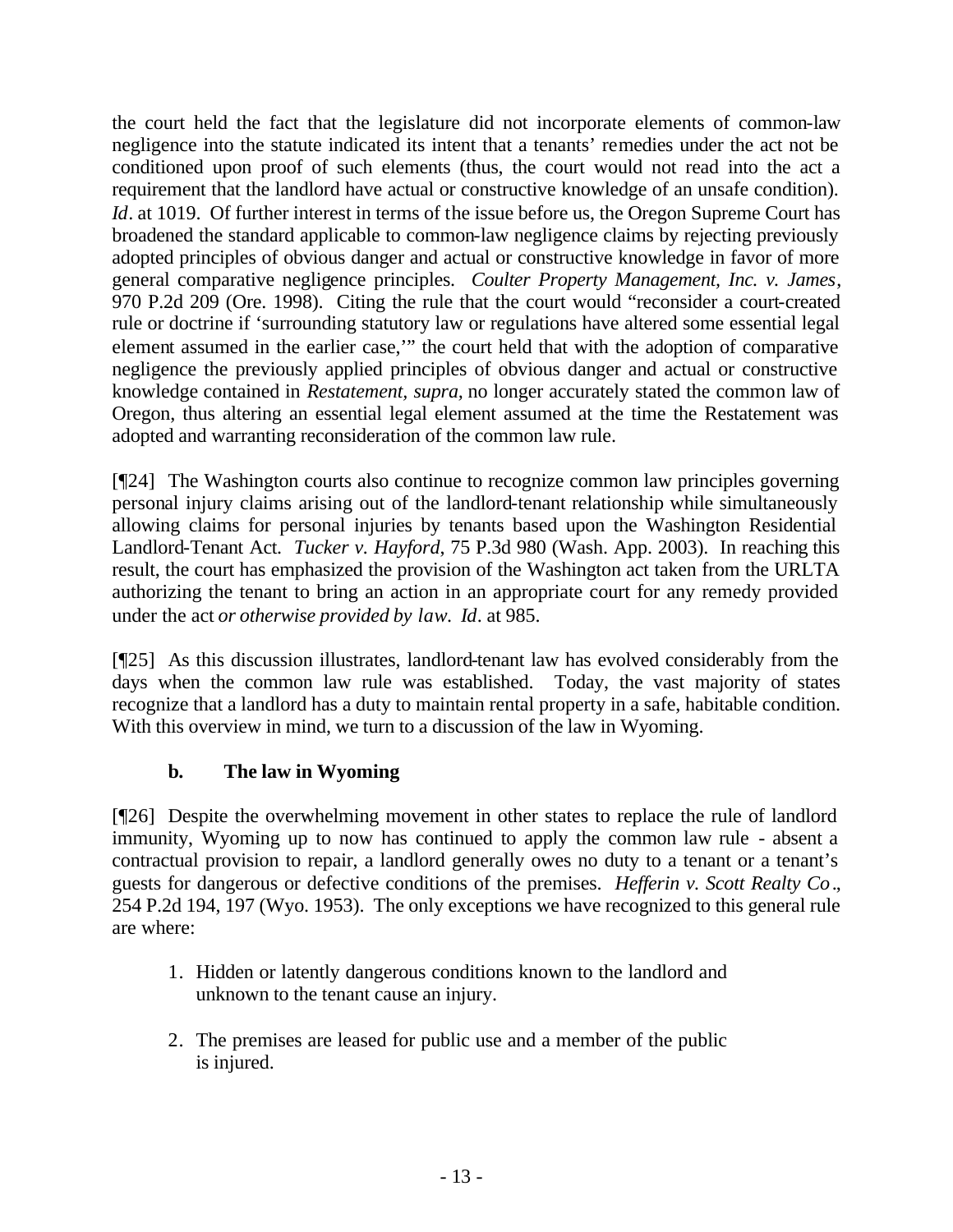- 3. An injury occurs on a part of the premises retained under the control of the landlord but open to the tenant's use.
- 4. The landlord contracts to repair the premises.
- 5. The landlord negligently makes repairs.

*Ortega v. Flaim*, 902 P.2d 199, 202 (Wyo. 1995). In all but the five limited circumstances listed above, we have held to the common law rule that a landlord owes no duty to a tenant and have declined on several occasions to join the majority of states by judicially adopting landlord liability. *Id., Pavuk v. Rogers*, 2001 WY 75, 30 P.3d 19 (Wyo. 2001). Such a change in the common law, we have said, is best left to the legislature. *Id*. Most notably, in *Ortega,* we said:

> In order for social guest Ortega to succeed in imposing landlord liability in this case, Wyoming's adherence to the common law rule must be abandoned. . . .

> Other states have construed statutes, contracts, or an implied warranty of habitability as imposing tort liability upon landlords. Since the 1970s, this legal trend has resulted in the majority of states abrogating the common law rule of landlord nonliability under various legal theories.

> Presently, Wyoming has no legal basis for landlord tort liability as it has not enacted legislation on this issue, has not judicially recognized an implied warranty of habitability for rental premises and has not judicially altered the common law rule. . . .

> This court has modified or abandoned the common law on the issues of interspousal tort immunity, parental tort immunity, recovery for loss of spousal and parental consortium, negligent infliction of emotional distress, off-premises liability of a lessee, and classifications of tort plaintiffs in landowner liability cases.

> Where this court has considered whether a duty should be imposed based on a particular relationship, numerous factors have been balanced to aid in determining whether a duty should be imposed. Social guest Ortega does not analyze these factors or provide a record for our analysis, but offers only the decision of *Sargent [v. Ross*, 113 N.H. 388, 308 A.2d 528 (1973)] as argument that modern trends demand abrogation of the common law in this instance. We believe such a change cannot be based solely upon a trend, but rather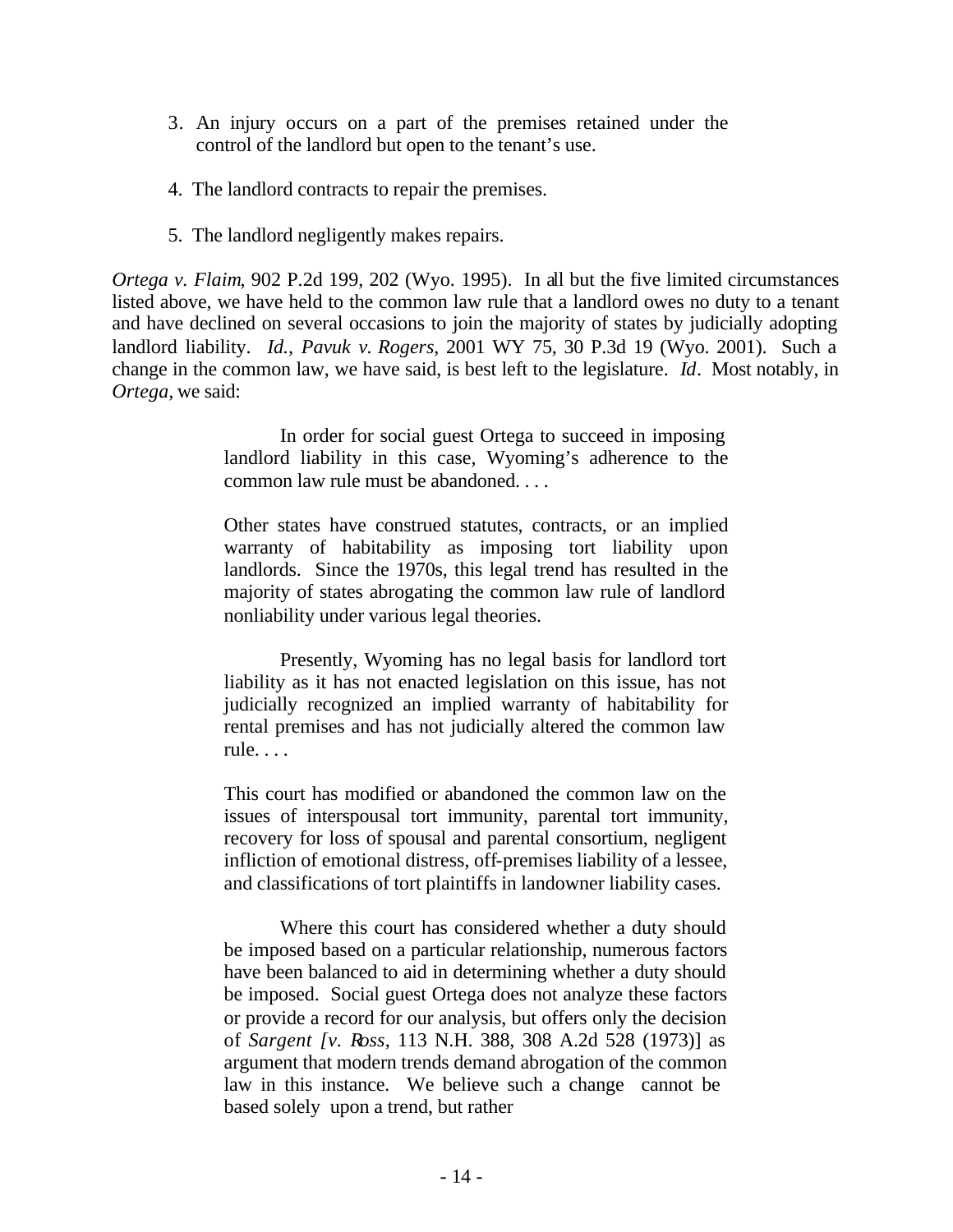must be based upon relevant data and analysis which supports the legal, social and/or economic theories behind abrogating the common law.

Although most states have judicially recognized some type of landlord liability without relevant data, this recognition appears to have been driven by a desire to further the social policy of improving living conditions. In our opinion this is a matter for the legislature, and we decline to abrogate the common law in this instance without a proper record and insightful analysis of whether conditions in Wyoming warrant a change regarding residential leases.

*Ortega,* 902 P.2d at 202-04 (some citations omitted).

[¶27] Presumably with *Ortega* in mind, the legislature in short order took up the matter of landlord-tenant law. Just over a year after the decision, during the 1997 legislative session, a bill addressing landlord-tenant relations was introduced and assigned to committee where it was defeated without reaching the floor of either chamber. Two years later, during the 1999 legislative session, it was modified, reintroduced, amended, and passed into law as the Wyoming Residential Rental Property Act, § 1-21-1201, et seq. The provisions of the act pertinent to this appeal are quoted below. Those set out in bold and italicized are central to the issues before us.

§ 1-21-1202. Duties of owners and renters; generally

 (a) *Each owner and his agent renting or leasing a residential rental unit shall maintain that unit in a safe and sanitary condition fit for human habitation. Each residential rental unit shall have operational electrical, heating and plumbing, with hot and cold running water unless otherwise agreed upon in writing by both parties.* Provided, however, this section shall not prevent the rental of seasonal rental units such as summer cabins which are not intended to have such amenities.

 (b) Each renter shall cooperate in maintaining his residential rental unit in accordance with this article.

 (c) *This article does not apply to breakage, malfunctions or other conditions which do not materially affect the physical health or safety of the ordinary renter.*

 (d) Any duty or obligation in this article may be assigned to a different party or modified by explicit written agreement signed by the parties.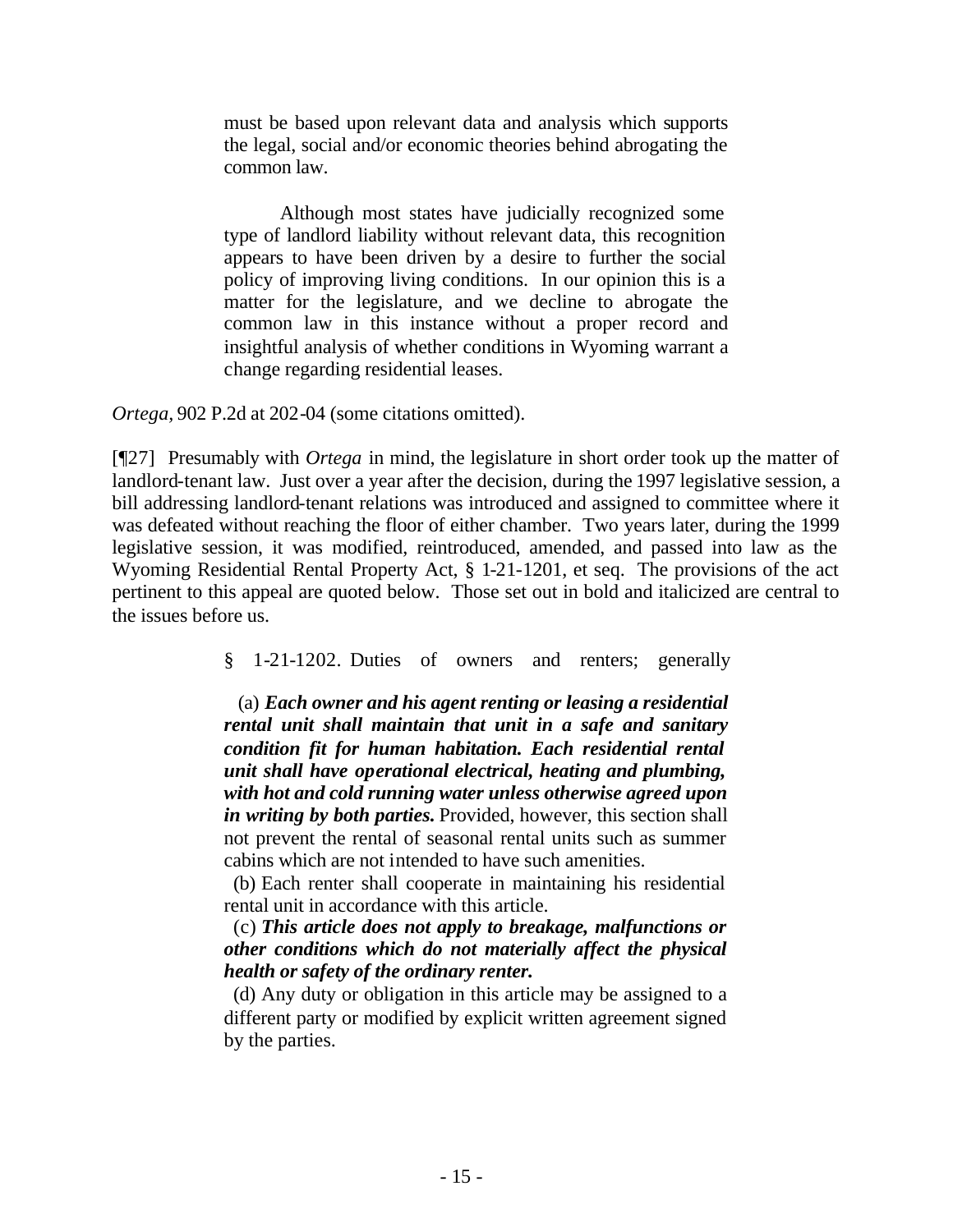§ 1-21-1203. *Owner's duties; notice by renter of noncompliance; duty to correct; exceptions; termination of rental agreement; liability limited*

 *(a) To protect the physical health and safety of the renter, each owner shall:*

 *(i) Not rent the residential rental unit unless it is reasonably safe, sanitary and fit for human occupancy;*

 (ii) Maintain common areas of the residential rental unit in a sanitary and reasonably safe condition;

 *(iii) Maintain electrical systems, plumbing, heating and hot and cold water; and*

 (iv) Maintain other appliances and facilities as specifically contracted in the rental agreement.

 *(b) If the renter is current on all payments required by the rental agreement and has reasonable cause supported by evidence to believe the residential rental unit does not comply with the standards for health and safety required under this article, the renter shall advise the owner in writing of the condition and specify the remedial action the renter requests be taken by the owner.* Within a reasonable time after receipt of this notice, *the owner shall either commence action to correct the condition of the residential rental unit or notify the renter in writing that the owner disputes the renter's claim.* The notices required by this subsection shall be served by certified mail or in the manner specified by W.S. 1-21-1003.

 (c) The owner shall not be required to correct or remedy any condition caused by the renter, the renter's family or the renter's guests or invitees by inappropriate use or misuse of the property during the rental term or any extension of it.

 (d) *The owner may refuse to correct the condition of the residential rental unit and terminate the rental agreement if the costs of repairs exceeds an amount which would be reasonable in light of the rent charged, the nature of the rental property or rental agreement. If the owner refuses to correct the condition and intends to terminate the rental agreement, he shall notify the renter in writing* within a reasonable time after receipt of the notice of noncompliance and shall provide the renter with sufficient time to find substitute housing, which shall be no less than ten (10) days

nor more than twenty (20) days from the date of the notice. If the rental agreement is terminated, the rent paid shall be prorated to the date the renter vacates the unit and any balance shall be refunded to the renter along with any deposit due in accordance with W.S. 1-21-1208.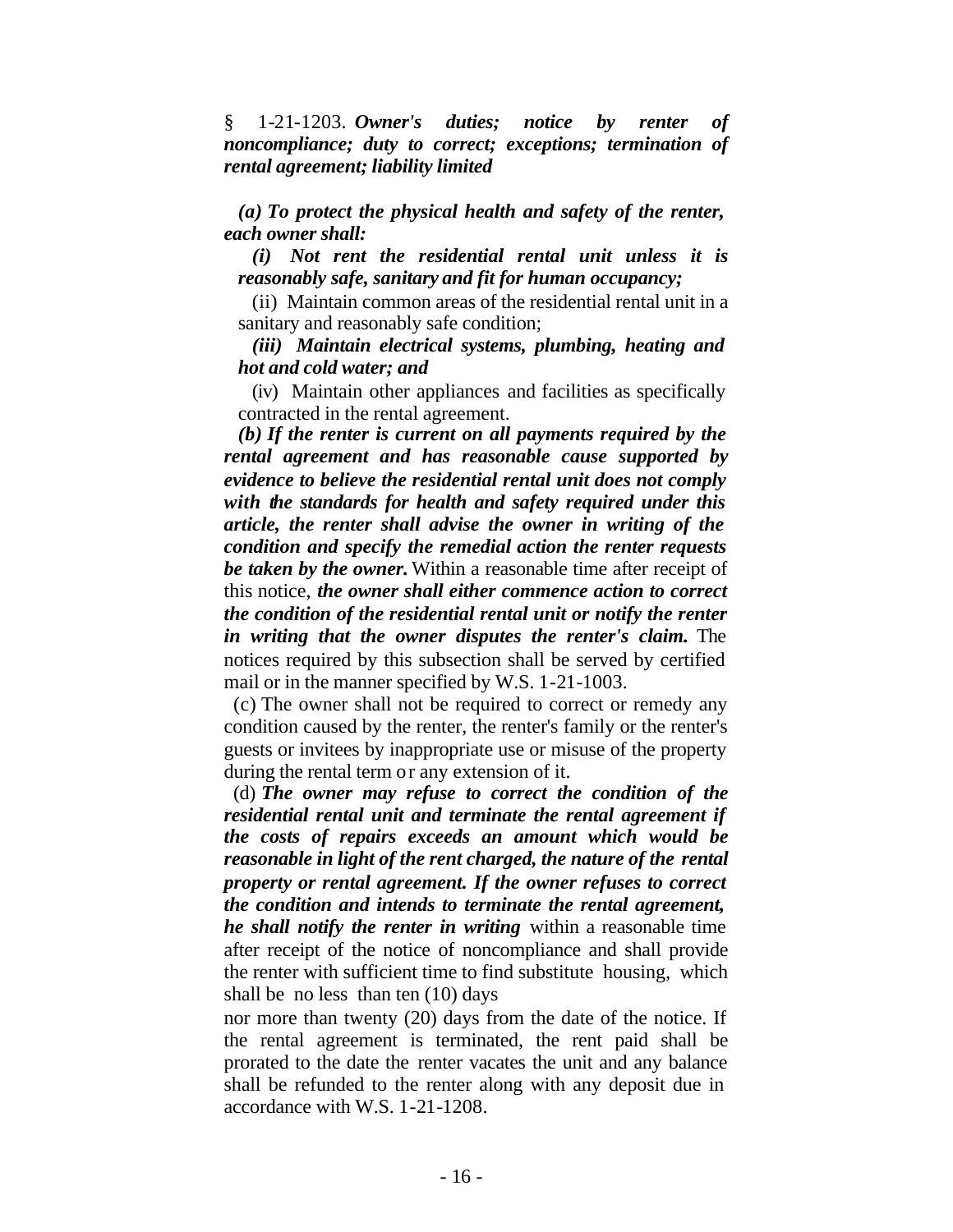#### *(e) The owner is not liable under this article for claims for mental suffering or anguish.*

§1-21-1204. Renter's duties.

(a) Each renter shall:

(i) Maintain the residential rental unit occupied in a clean and safe condition and not unreasonably burden any common area;

(ii) Dispose of all garbage and other waste in a clean and safe manner;

(iii) Maintain all plumbing fixtures in a condition as sanitary as the fixtures permit;

(iv) Use all electrical, plumbing, sanitary, heating and other facilities and appliances in a reasonable manner;

(v) Occupy the residential rental unit in the manner for which it was designed and shall not increase the number of occupants above that specified in the rental agreement without written permission of the owner;

(vi) Be current on all payments required by the rental agreement;

(vii) Comply with all lawful requirement of the rental agreement between the owner and the renter; and

(viii) Remove all property and garbage either owned or placed within the residential rental unit by the renter or his guests prior to termination of the rental agreement and clean the rental unit to the condition at the beginning of the rental agreement.

§ 1-21-1205. Prohibited acts by renter.

- (a) No renter shall:
	- (i) Intentionally or negligently destroy, deface, damage, impair or remove any part of the residential rental unit or knowingly permit any person to do so;
	- (ii) Interfere with another person's peaceful enjoyment of the residential property; or
	- (iii) Unreasonably deny access to, refuse entry to or withhold consent to enter the residential rental unit to the owner, agent or manager for the purpose of making repairs to or inspecting the unit, and showing the unit for rent or sale.

§ 1-21-1206. *Renter's remedies; notice to owner or agent; judicial remedy;* rights under termination of rental agreement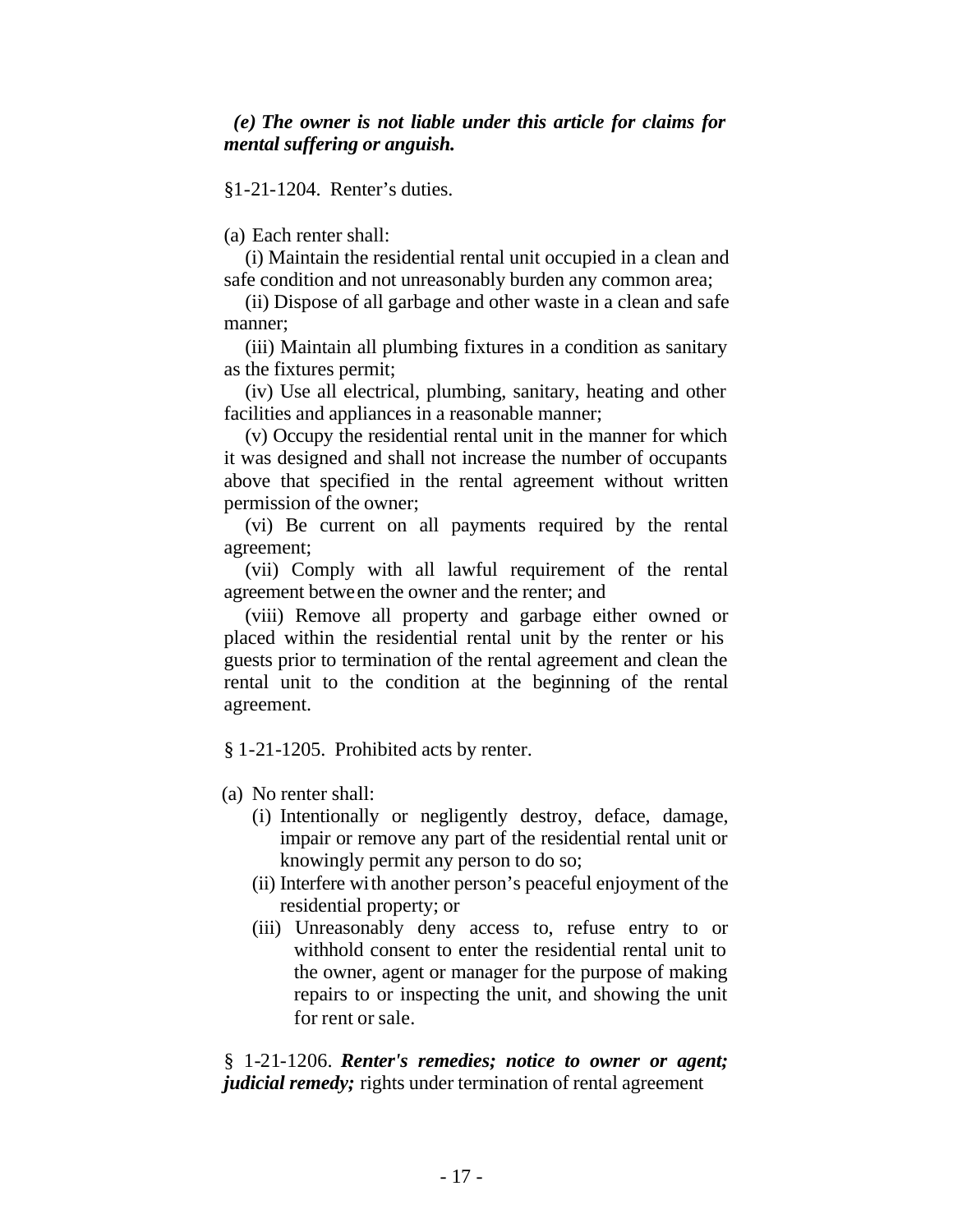*(a) The remedies set forth in this section are available to a renter in compliance with all provisions of W.S. 1-21-1204 and 1-21-1205 when the rental agreement has not been lawfully terminated pursuant to W.S. 1-21-1203(d). (b) If a reasonable time has elapsed after the renter has served written notice on the owner under W.S. 1-21-1203 and the owner has failed to respond or to correct the condition described in the notice, the renter may cause a "notice to repair or correct condition" to be prepared and served on the owner* by certified mail or in the manner specified by W.S. 1- 21-1003. This notice shall:

 (i) Recite the previous notice served under W.S. 1-21- 1203(b);

 (ii) State the number of days that have elapsed since the notice was served and that under the circumstances the period of time constitutes the reasonable time allowed under W.S. 1-21- 1203(b);

 (iii) State the conditions included in the previous notice which have not been corrected;

 (iv) Demand that the uncorrected conditions be corrected; and

 (v) State that if the owner fails to commence reasonable corrective action within three (3) days he will seek redress in the courts.

 *(c) If the owner has not corrected or used due diligence to correct the conditions following notice under this section, or if the owner has notified the renter that the claim is disputed, the renter may commence a civil action in county or justice of the peace court.* The court shall endorse on the summons the number of days within which the owner is required to appear and defend the action, which shall not be less than three (3) nor more than twenty (20) days from the date of service. *Upon a showing of an unreasonable refusal to correct or the failure to use due diligence to correct a condition described in this* 

*article, the renter may be awarded costs, damages and affirmative relief as determined by the court. Damages awarded to the renter may include rent improperly retained or collected. Affirmative relief may include a declaration terminating the rental agreement, or an order directing the owner to make reasonable repairs.*

 (d) If the court terminates the rental agreement pursuant to subsection (c) of this section, the renter is entitled to receive a refund of the balance of the rent and the deposit on the rental unit within thirty (30) days of the date the agreement is ordered terminated. The renter shall be required to vacate the rental unit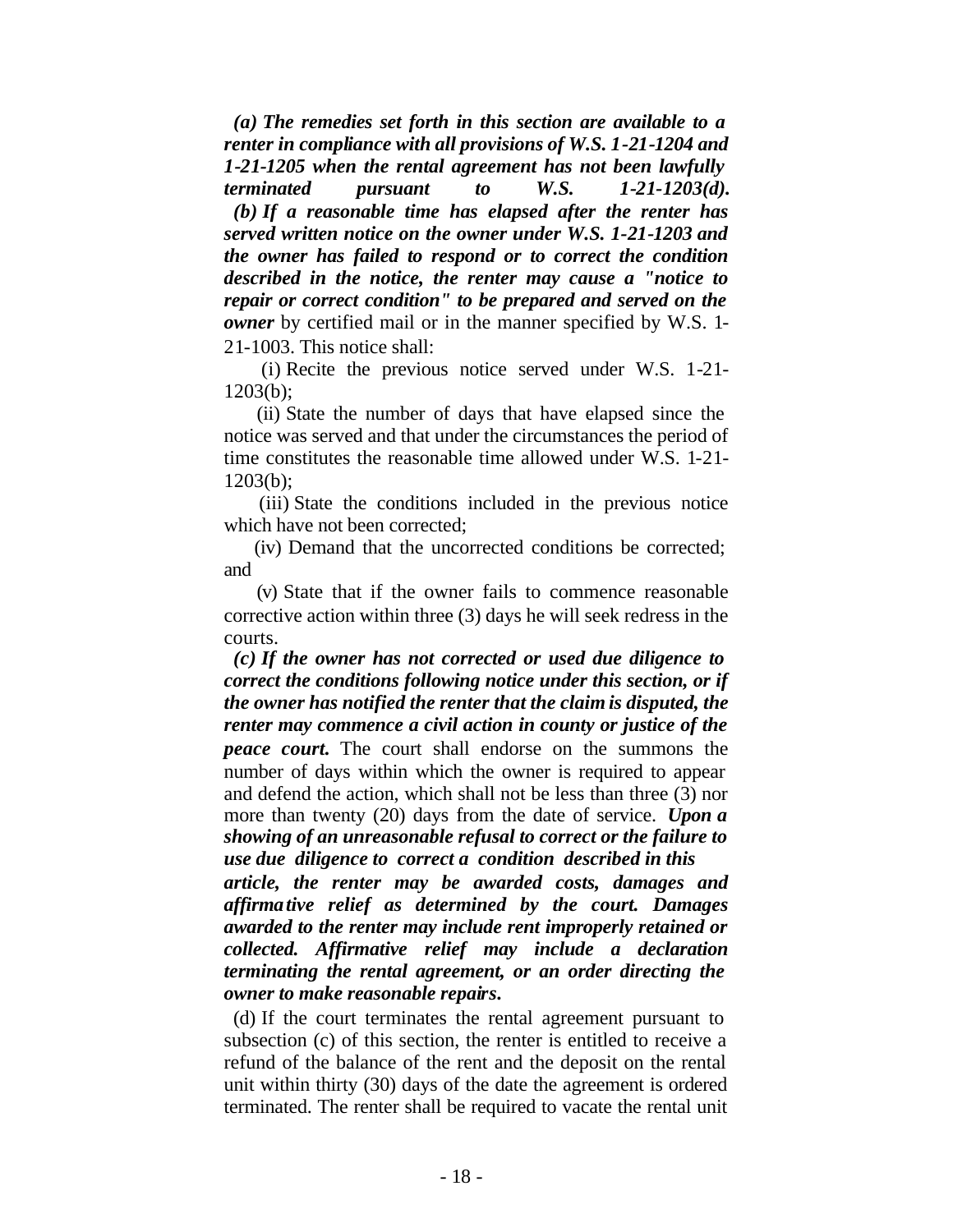no sooner than ten (10) days nor later than twenty (20) days after termination of the rental agreement by a court.

Sections 1-21-1207 through 1211 of the act address matters arising after termination of a rental agreement, such as the disposition of any deposit, prepaid rent, or personal property left behind by the renter, damage to the premises, refusal to vacate and owner's remedies, and are not relevant to the issues presented for our review. Having considered the language of our statute, as well as the law in other states, we turn to the question before us – the effect, if any, of Wyoming's landlord-tenant statute on the common law rule of landlord immunity.

# **c. The effect of §§ 1-21-1201 through 1-21-1211 on the common law**

[¶28] In considering the pertinent provisions, we are bound by well-established rules for interpreting and construing statutes.

> "In interpreting statutes, we primarily determine the legislature's intent. If the language is sufficiently clear, we do not resort to rules of construction. We apply our general rule that we look to the ordinary and obvious meaning of a statute when the language is unambiguous." We construe together all parts of the statutes in pari materia, and, in ascertaining the meaning of a given law, we consider and construe in harmony all statutes relating to the same subject or having the same general purpose.

> When the language is not clear or is ambiguous, the court must look to the mischief the statute was intended to cure, the historical setting surrounding its enactment, the public policy of the state, the conclusions of law, and other prior and contemporaneous facts and circumstances, making use of the accepted rules of construction to ascertain a legislative intent that is reasonable and consistent.

*Albertson's, Inc. v. City of Sheridan*, 2001 WY 98, ¶ 7, 33 P.3d 161, ¶ 7 (Wyo. 2001) (citations omitted). When the legislature has spoken in unambiguous terms, however, "we are bound to the results so expressed." *Id*. A statute is unambiguous if its wording is such that reasonable persons are able to agree as to its meaning with consistency and predictability. *Rawlinson v. Greer*, 2003 WY 28, ¶ 14, 64 P.3d 120, ¶ 14 (Wyo. 2003). A statute is ambiguous only if it is found to be vague or uncertain and subject to varying interpretations. *Id.*

> [D]ivergent opinions among parties as to the meaning of a statute may be evidence of ambiguity. However, the fact that opinions may differ as to a statute's meaning is not conclusive of ambiguity. Ultimately, whether a statute is ambiguous is a matter of law to be determined by the court.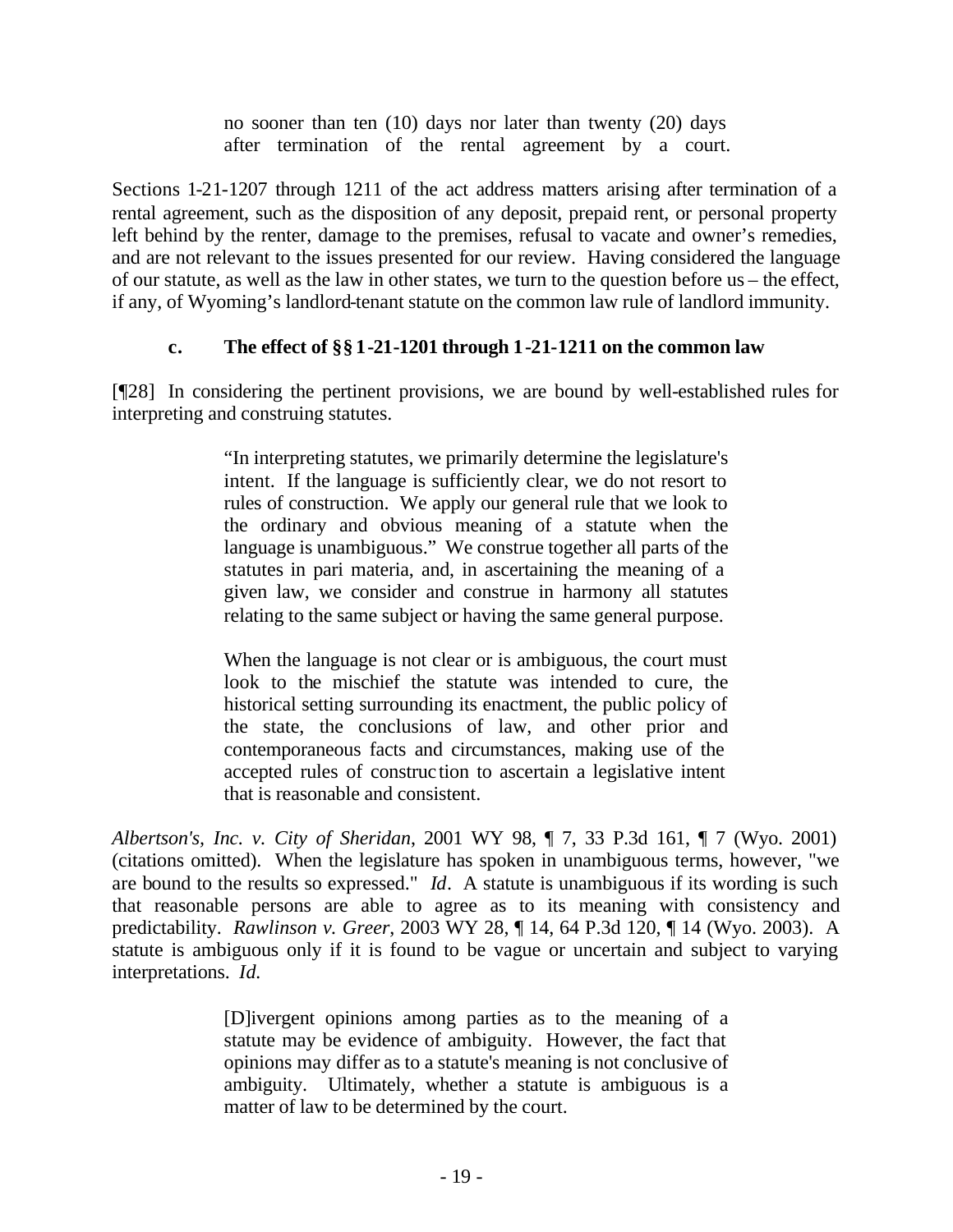*McClean v. State*, 2003 WY 17, ¶ 6, 62 P.3d 595, ¶ 6 (Wyo. 2003) (citations omitted).

[¶29] We will not insert language into the statutes that the legislature omitted. *Mathewson v. City of Cheyenne*, 2003 WY 10, ¶ 9, 61 P.3d 1229, ¶ 9 (Wyo. 2003). A basic tenet of statutory construction is that omission of words from a statute is considered to be an intentional act by the legislature, and this court will not read words into a statute when the legislature has chosen not to include them*. Id*.

[¶30] Applying these rules of statutory interpretation to the provisions quoted above, we note first the absence of explicit language stating that the act is intended to abrogate, preserve, or modify the general common-law rule of landlord immunity. The act does not contain a statement of purpose nor does it reference in any manner the common law rule of landlord immunity. It likewise makes no reference to personal injury claims arising from unsafe conditions on rental premises.

[¶31] The act does, however, clearly and expressly impose a duty on landlords not previously recognized in Wyoming law. Section 1-21-1202(a) requires landlords to maintain rental units in a safe, sanitary and habitable condition. Section 1-21-1203(a)(i) prohibits landlords from renting premises that are not reasonably safe, sanitary and fit for human occupancy. Ms. Merrill asserts the imposition of the duty is itself sufficient evidence of legislative intent and that an express statement of intent to abrogate the common law is unnecessary - no duty existed before, a duty clearly exists now, therefore, the act abrogated, or at least modified, the common-law rule of landlord immunity.

[¶32] In contrast, Ms. Jansma contends the language is insufficient to change the common law of immunity. She argues the act must contain explicit language stating that the common law is abrogated, repealed or modified in order for this court to conclude the legislature intended to change the common law. As examples of statutory enactments containing such express language, Ms. Jansma cites Wyo. Stat. Ann. § 1-39-102(b) of the Wyoming Governmental Claims Act (abolishing judicially created categories for determining governmental immunity or liability), Wyo. Stat. Ann. § 6-1-102 of the Wyoming Criminal Code (abolishing common law crimes), Wyo. Stat. Ann. § 27-14-101(b) of the Wyoming Worker's Compensation Act (providing the common law rule of liberal construction does not apply) and Wyo. Stat. Ann. § 34-20-104(c) of the Condominium Ownership Act (providing common law rules do not apply).

[¶33] It is well-established that legislative intent to repeal the common law will not be inferred absent clear language evidencing that intent. However, effectuation of such repeal does not require the use of some particular word or words. It requires instead plain, unambiguous language making it clear that is what was intended. This Court recognized long ago that "when a common-law procedure or a precedence in the court of common law has prevailed for centuries the statute which abrogates it should be so plainly expressed that nothing is left to disputable inference." *McBride v. Union Pacific Railway Co*., 21 P. 687, 690 (Wyo. 1889). More recently we said: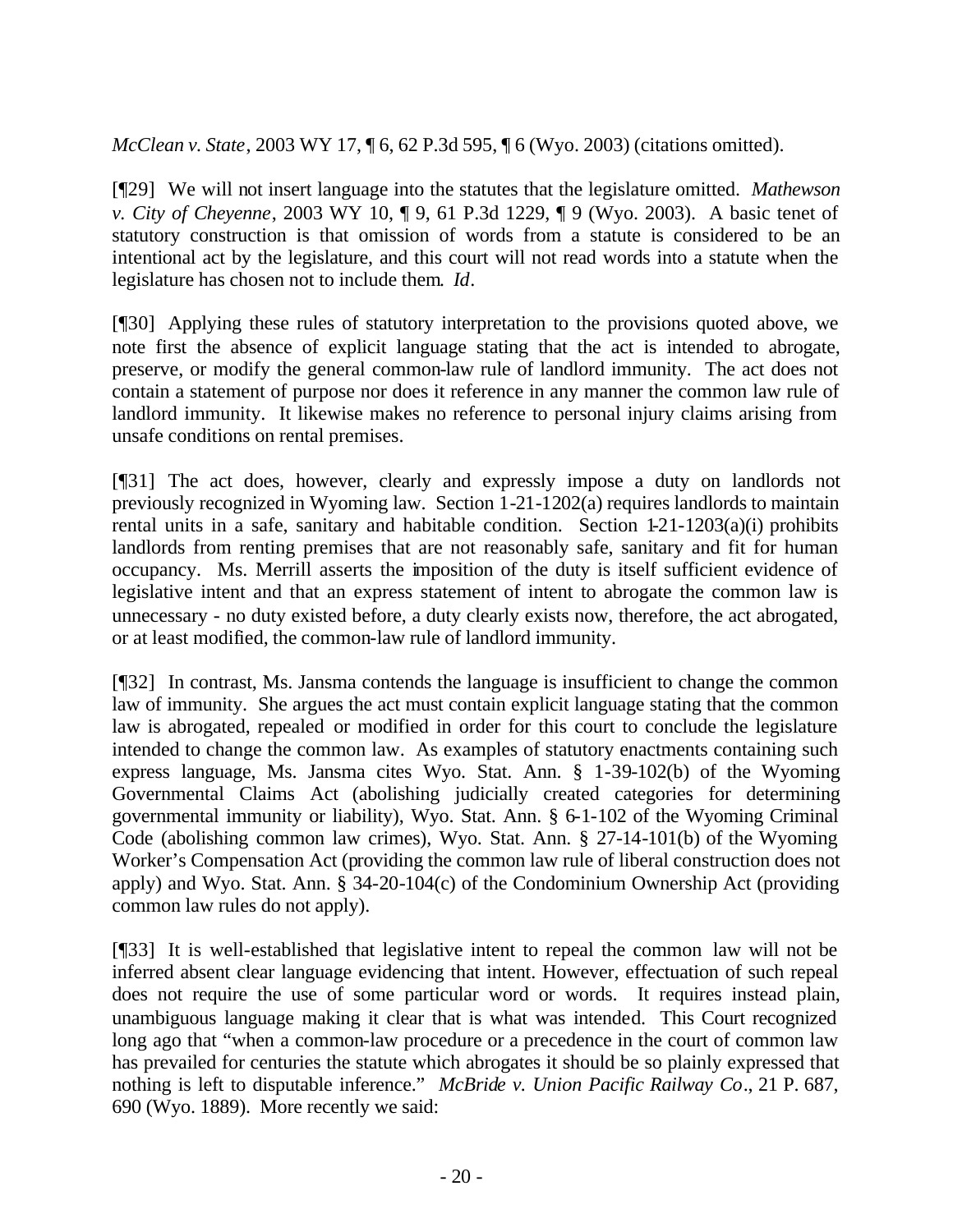"It is not to be presumed that the legislature intended to abrogate or modify a rule of the common law by the enactment of a statute upon the same subject; it is rather to be presumed that no change in the common law was intended unless the language employed clearly indicates such [intent]. . . . The rules of common law are not to be changed by doubtful implication, nor overturned except by clear and unambiguous language."

# *Kaycee Land and Livestock v. Flahive*, 2002 WY 73, ¶ 9, 46 P.3d 323, ¶ 9 (Wyo. 2002) (citation omitted).

[¶34] Absent a manifestation of legislative intent to repeal a common-law rule, statutes should be construed as consistent with the common law. *Andersen v. Two Dot Ranch, Inc*., 2002 WY 105, ¶ 13, 49 P.3d 1011, ¶ 13 (Wyo. 2002). Statutes are not to be understood as effecting any change in the common law beyond that which is clearly indicated *either by express terms or by necessary implication from the language used. Urbach v. Urbach*, 73 P.2d 953, 961 (Wyo. 1937) (emphasis added).

[¶35] On the basis of these standards, we have held that legislative intent to abrogate, change or retain common law rules was clear even in the absence of particular words to the effect that the common law was abrogated. The right to sue for wrongful death, for example, did not exist at common law but was purely a creature of statute. *Robinson v. Pacificorp*, 10 P.3d 1133, 1139 (Wyo. 2000). The right was recognized as abrogating the common law even though the act did not contain words to that effect. In *O'Donnell v. City of Casper*, 696 P.2d 1278, 1282 (Wyo.1985), we held the common law rule that a known and obvious danger barred recovery was not compatible with the comparative negligence statute. Although we concluded the common law rule was not completely abrogated by statutory comparative negligence, we indicated the statute modified the known and obvious danger rule - even though the statute did not expressly say it was intended to have that effect. Likewise, the Wyoming legislature has enacted several statutes impacting the common law rules governing livestock running at large, which we have applied in derogation of the common law even though the statutes did not expressly state they repealed the common law. *Andersen,* 49 P.3d at 1020.

[¶36] The need for change in the common law pertaining to landlord-tenant relations has been recognized in most other states. This Court likewise acknowledged that change was warranted but declined to act judicially, believing it was a matter for the legislature. Our legislature subsequently acted with the adoption of the Residential Rental Property Act. It acted with plain language that leaves no room for disputable inference. The language of the act does not require us to presume the legislature intended to modify the common law. Nor does it suggest a change in the common law by doubtful implication or by unclear, ambiguous language. Rather, the language of the act clearly states that landlords have a duty not previously recognized in Wyoming.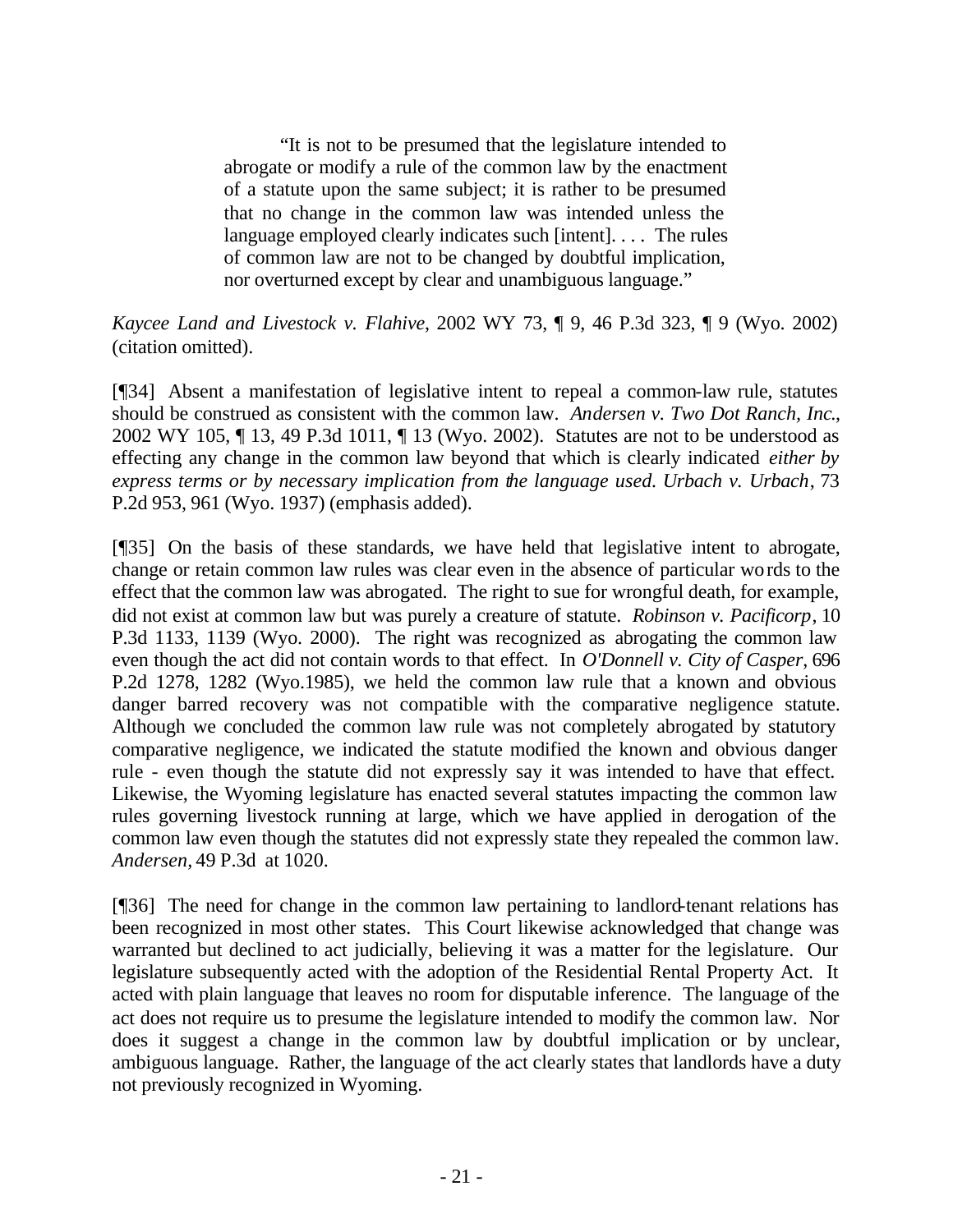[¶37] Section 1-21-1202 is entitled "Duties of owners and renters; generally." It requires owners to "maintain [rental property] in a safe and sanitary condition fit for human habitation" and, unless otherwise agreed in writing, to provide "operational electrical, heating and plumbing, with hot and cold running water." Section 1-21-1203 is also entitled "Owner's duties" and subsection (a) delineates the components of the duty described in § 1- 21-1202 more specifically - to protect the health and safety of the renter, the owner shall: not rent premises unless they are safe, sanitary and fit for human occupancy; maintain common areas in a sanitary and reasonably safe condition; maintain electrical, plumbing, heating and hot and cold water systems; *and* maintain other aspects of the premises as agreed in the lease.

[¶38] These provisions are directly contrary to the common law rule that a landlord owed no duty to a tenant for dangerous or defective conditions of the premises. *Hefferin,* 254 P.2d 194. The act clearly and unequivocally changed the common law by requiring landlords to provide rental premises that are reasonably safe, sanitary and fit for human habitation. Electricity, heating, plumbing and hot and cold running water are certainly among the items the landlord must provide. Contrary to Ms. Jansma's argument, however, the act when considered as a whole cannot be reasonably read to say that a landlord who provides electricity, heating, plumbing and hot and cold water has fulfilled his duty. The initial statement of the general duty imposed by  $\S$  1-21-1202(a) is broader, contains no limiting language supporting Ms. Jansma's narrow interpretation and is clarified in § 1-21-1203(a) where the duty owed by landlords is more specifically defined to include four separate components, including, not renting premises unless they are safe, sanitary and fit for human occupancy *and* maintaining electrical, plumbing and heating systems. Given the legislature's use of the conjunction "and" in § 1-21-1203(a) and its delineation of the four specific duties constituting the owner's general duty to provide safe, sanitary and fit premises, we are not persuaded that the duty imposed by the act is limited to providing electrical, heating and plumbing systems, and hot and cold water. We hold that the Residential Rental Property Act imposed a duty on landlords to provide and maintain premises in a safe and sanitary condition fit for human habitation.

[¶39] We further hold that this legislatively created duty establishes a new standard of conduct for purposes of personal injuries occurring on rental property. As we said in *McClellan v. Tottenhoff,* 666 P.2d 408, 413 (Wyo. 1983), the duty of exercising care to protect another person may exist either at common law or be imposed by statute, and where legislation is silent as to whether it establishes a new standard of conduct for purposes of a tort action, it is up to the judiciary to decide whether it has that effect. Here, the statute imposed the duty, and we conclude that it likewise establishes a new standard of conduct in cases involving personal injuries occurring on rental property – a standard of reasonable care under all of the circumstances. In reaching this conclusion, we act to further the legislature's intent. Our holding is also influenced by the following comment: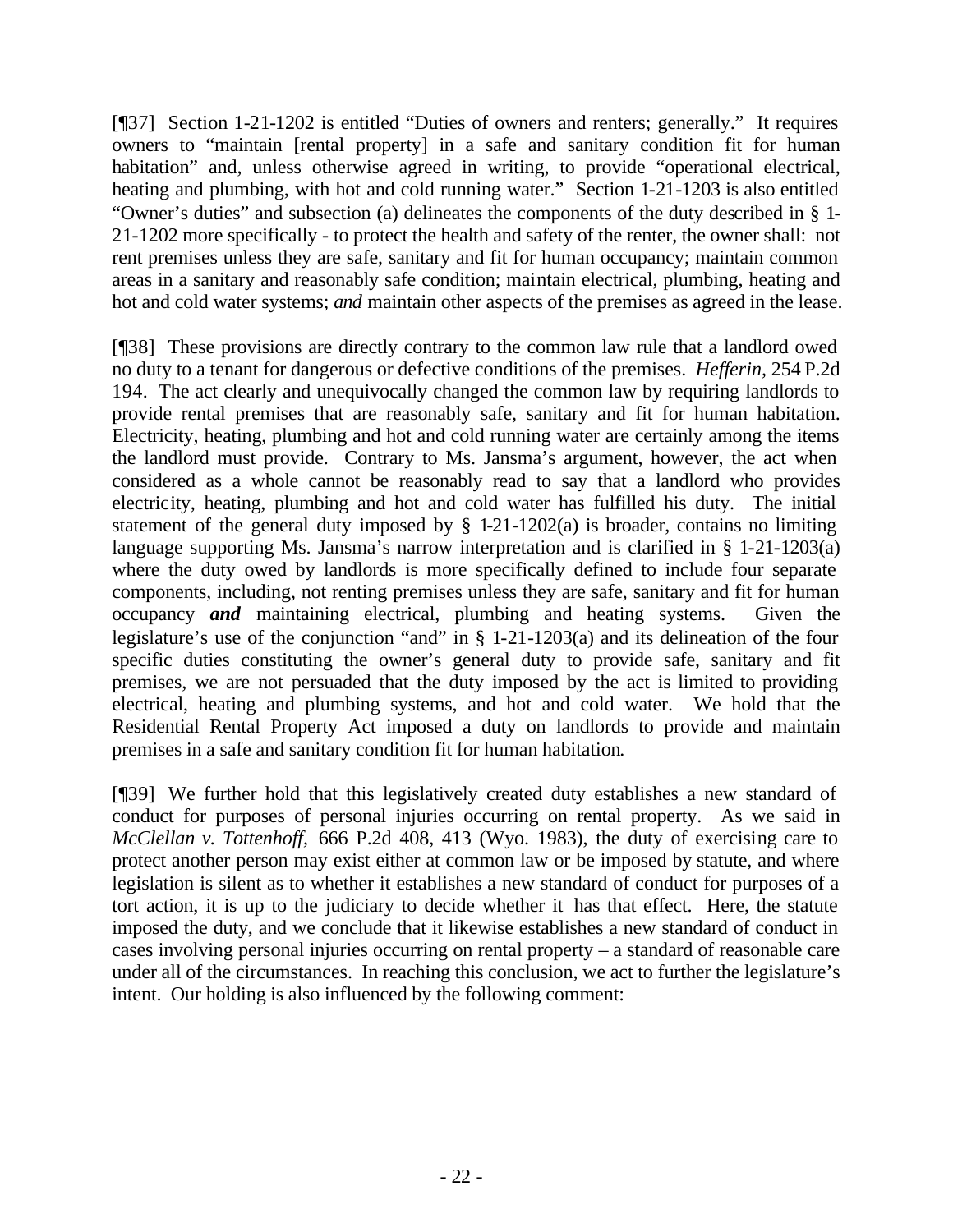If one can extricate himself from all the prevailing preconceptions concerning the nature of this problem, the most simple and obvious avenue to defining a landlord's tort liability respecting the condition of leased premises is to brush aside contracts, warranty, or statutory violations, and declare a rule of reasonable care, which includes the duty to respond reasonably to the need for action and to act reasonably in doing so. . . . In most states having new statutes that impose a similar general obligation on landlords, courts by construction could . . . treat the statutes as enlarging a landlord's duty. . . .

### *Browder, supra*, at 124.

[¶40] In concluding that the act does away with the common law rule and its exceptions and imposes a duty of reasonable care under the circumstances, we also point to the rule that we are to presume the legislature enacts statutes with full knowledge of existing law. *Parker*, 845 P.2d at 1044. We do not review statutes in isolation but rather construe them in relation to and in harmony with existing law and as part of a general and uniform system of jurisprudence. *Id*. Our legislature enacted the Residential Rental Property Act at a time when landlord-tenant law was undergoing massive changes nationwide. Numerous states had already enacted the URLTA. The vast majority of other states, either by legislation or by judicial decision, had adopted similar rules of law imposing a duty on landlords. We had expressly deferred similar action to our state legislature. Accordingly, we presume the legislature enacted the Residential Rental Property Act with full knowledge of the law in Wyoming that, with only limited exceptions, a landlord historically had no duty to maintain rental premises. We also presume the legislature enacted the provision with full knowledge that the trend nationwide has been to replace the no-duty rule and impose a duty on landlords to keep rental property safe. We further presume the legislature promulgated the act with full knowledge that this Court declined to judicially change the common law rule on several occasions because in our view it was a matter for the legislature. Making these presumptions, and looking at the plain language used by the legislature, we do not find the act to be vague or uncertain or subject to varying interpretations. In providing that the owner of rental property and his agent have a duty to "maintain that unit in a safe and sanitary condition fit for human habitation," the legislature has spoken in unambiguous terms and we are bound to the results so expressed. *Albertson's,* ¶ 7. We turn to the question whether Ms. Pritchard's claim is precluded because she failed to give written notice of the broken step as required in the act.

### **d. The notice provision**

[¶41] As set forth above, § 1-21-1203(b) requires a tenant who has a reasonable belief supported by evidence that the premises are not safe, sanitary and fit for habitation to advise the landlord in writing of the defective condition and the corrective action he wants the landlord to take. Section 1-21-1206(b) further provides that if the landlord does not respond to the first notice, the tenant may serve a second notice. If the landlord again fails to respond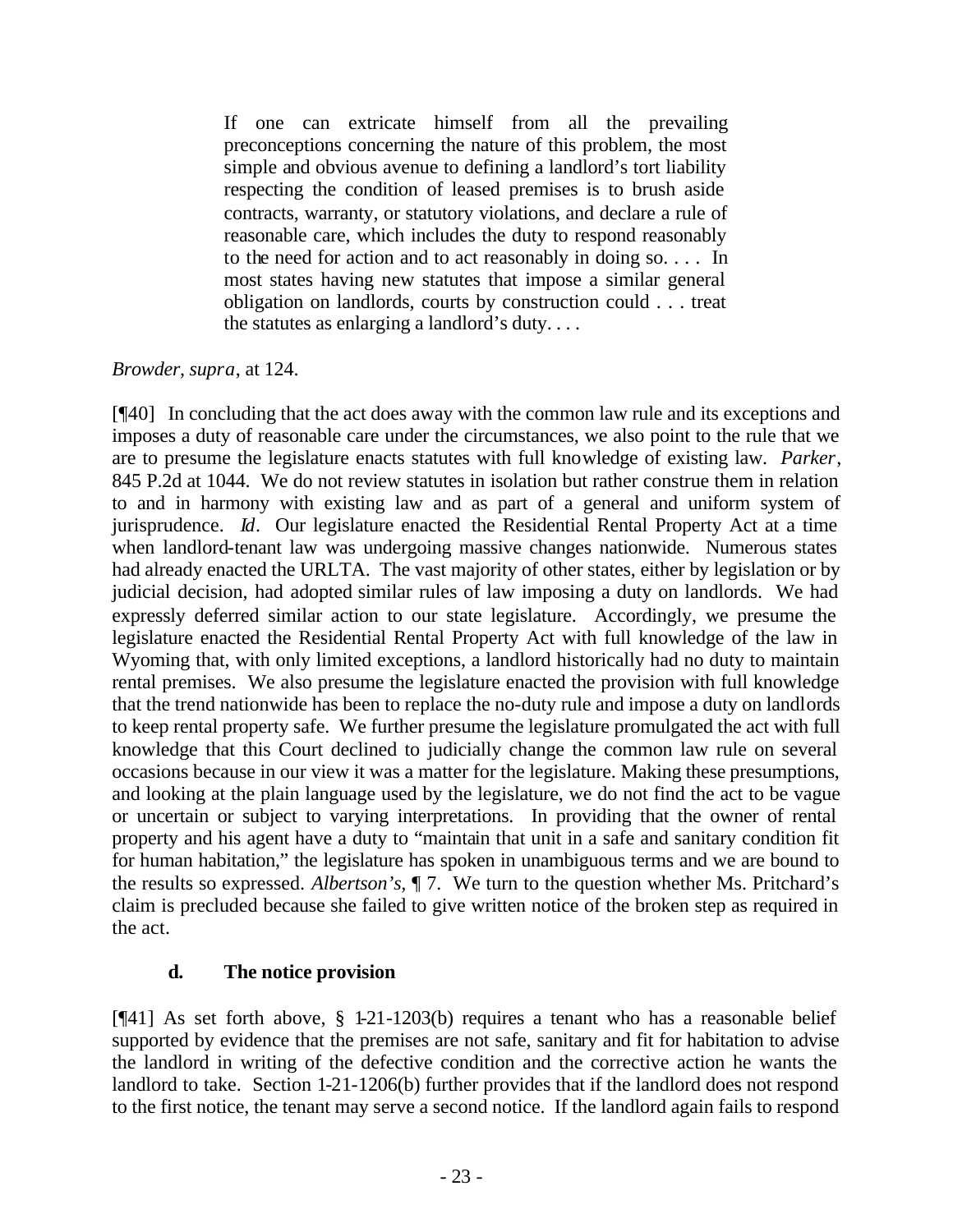or disputes the claim, the tenant then may file a civil action in county or justice of the peace court under § 1-21-1206(c). Upon showing the landlord unreasonably refused or failed to use diligence to correct an unsafe condition, the tenant may recover costs, damages, including rental payments, and affirmative relief which may include termination of the lease or an order directing the landlord to make reasonable repairs.

[¶42] Pursuant to the clear language of the act, there is no question the tenant is required to provide written notice to the landlord before he is entitled to the relief available under §1-21- 1206. The act uses the word "shall" in describing the renter's obligation to provide written, certified notice to the landlord, a word usually accepted by this Court as a mandatory term. *Stewart Title Guaranty Co. v. Tilden*, 2003 WY 31, ¶ 7, 64 P.3d 739, ¶ 7 (Wyo. 2003). Where a statute uses the mandatory language "shall," a court must obey the statute and has no right to make the law contrary to what the legislature prescribed. *In re: DCP,* 2001 WY 77, ¶ 16, 30 P.3d 29, ¶ 16 (Wyo. 2001). Therefore, for purposes of the remedies available under the Residential Rental Property Act, Ms. Pritchard was required to advise Ms. Jansma in writing of the condition of the step. Her failure to provide the notice required precludes any claim Ms. Merrill may have had to the relief available under the act.

[¶43] Ms. Merrill, however, did not seek the relief available under the act. She did not seek to recover damages for rent improperly retained nor did she seek termination of the rental agreement or an order directing Ms. Jansma to make reasonable repairs. She also did not seek damages available in county or justice of the peace court, courts of limited jurisdiction that are not statutorily authorized to hear cases involving claims in excess of \$7000 and \$3000 respectively.<sup>8</sup> Instead, Ms. Merrill sought personal injury damages, including medical expenses exceeding \$25,000, pain and suffering, loss of enjoyment of life and lost earnings damages clearly not contemplated by the Residential Rental Property Act and, in the case of her claims for emotional damages, expressly precluded by § 1-21-1203(e) of the act.

[¶44] We have said, "[r]emedial statutes are presumed to provide remedies in addition to those which existed at common law and equity, unless a clear intent is expressed to make the statutory remedy exclusive." *Urbach*, 73 P.2d at 961. The language used in the Residential Rental Property Act suggests the legislature intended the remedies available under the act to be aimed at corrective action – either getting the landlord to fix the problem or reimbursing the tenant for back rent or letting him out of the lease. There is nothing to suggest the legislature intended the remedies to be the exclusive remedy in all actions arising out of the landlord-tenant relationship. There likewise is nothing to suggest the legislature intended the remedies to preclude the usual remedies for personal injury. This conclusion is supported by the decisions of other courts that have addressed the issue.

[¶45] In *Shroades v. Rental Homes, Inc*., 427 N.E.2d 774 (Ohio 1981), the court addressed the remedies available under the Ohio Landlords and Tenants Act by stating:

l  $8$  Under the statutes in effect at the time of Ms. Merrill's injury, county court jurisdiction was limited to claims not exceeding \$7,000.00 (Wyo. Stat. Ann. § 5-9-128, (LexisNexis 2001)) and justice of the peace courts were limited to claims not exceeding \$3,000.00 (Wyo. Stat. § 5-4-106 (LexisNexis 2001)).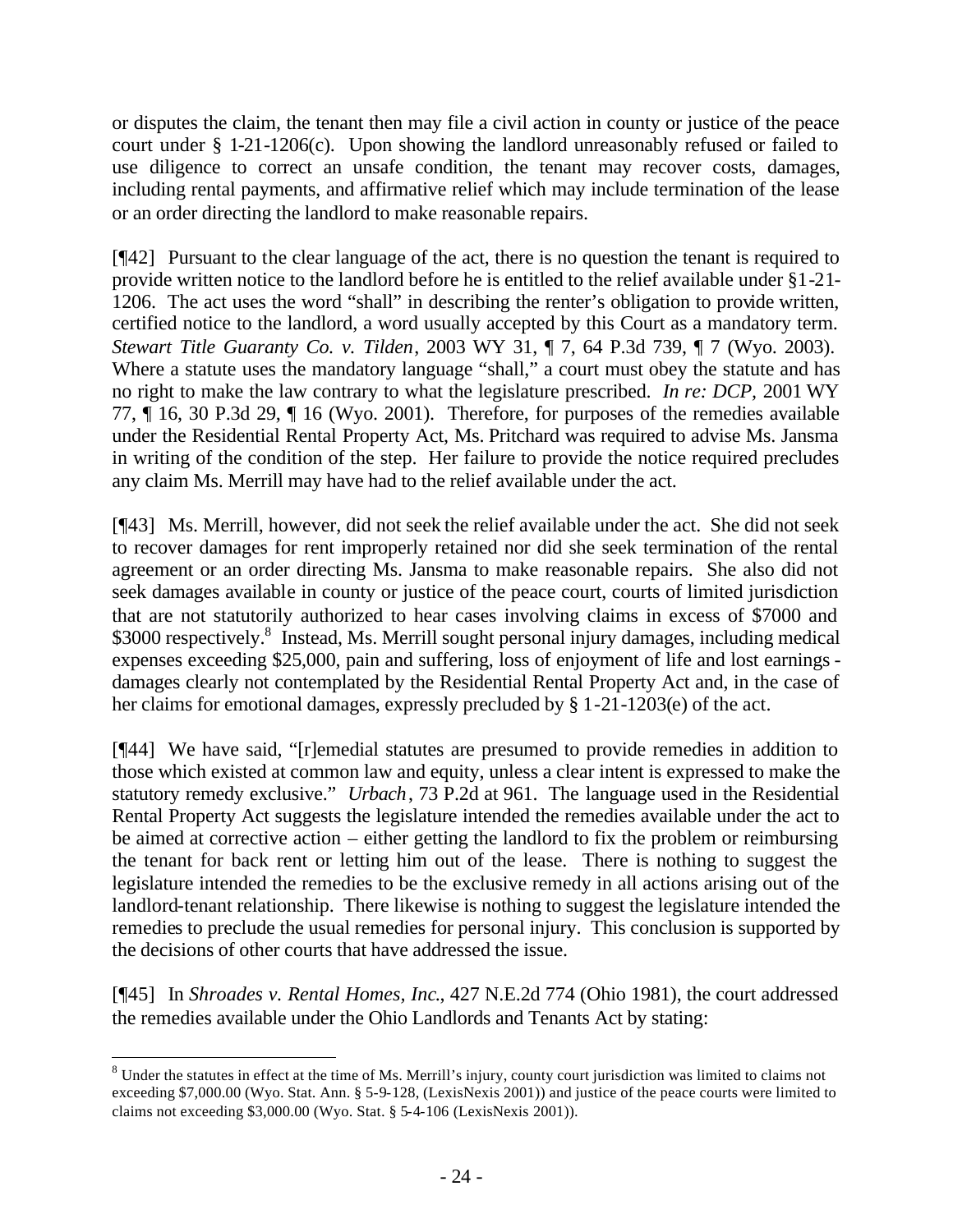[T]he remedies provided in [the Act] are cumulative. . . . For example, the remedy of depositing rental payments with the clerk of court is grossly inadequate to compensate tenants for the types of [personal] injuries sustained in the present case . . . An alternative remedy of termination of the lease is also not an adequate or viable option for many tenants when there is a lack of availability of other apartments and considering the costs involved in relocating. Thus, the new remedies given tenants in [the Act] are intended to be preventive and supplemental to other remedial measures.

*Id*. at 777 (citations omitted). Similarly, in *Jones v. Bierek*, 743 P.2d 1153 (Ore. Ct. App. 1987), the landlord argued Oregon's Residential Landlord and Tenant Act (ORLTA) replaced all common law actions between landlord and tenants and, therefore, a one year statute of limitations applied rather than the two year limitation period for negligence claims. The court rejected the argument, concluding the statutory provisions and legislative history did not clearly evince an intention to replace negligence claims between landlord and tenant. The court said, "it is highly unlikely the legislature would eliminate a large segment of the state's tort law . . . without explicitly spelling out its intention to do so. We treat plaintiff's pleadings as stating cognizable claims for negligence." *Id*. at 1154.

[¶46] Paraphrasing what the court said in *Newton,* 872 P.2d at 1217, it would be inconsistent with the duty to maintain imposed by the act to exempt from tort liability a landlord who fails in this duty. Our legislature by adopting the act has manifested acceptance of the policy reasons behind the URLTA and other statutes and judicial decisions imposing a duty on landlords. Maintaining the common law rule and its exceptions in personal injury cases, while imposing a new duty only in cases seeking repair, return of rent or termination of the lease, cannot be squared with that policy. It simply makes no sense to permit a tenant to withhold rent or terminate a lease because of a broken step while denying him a remedy for personal injuries sustained as a result of it. *See also Browder*, *supra,* at 125. We hold that the remedies provision of the act is exclusive to cases in which corrective action is sought and does not apply in personal injury actions. Therefore, Ms. Pritchard's failure to provide written notice of the broken step as required under § 1-21-1203(b) does not preclude Ms. Merrill's claim.

# *2. Restatement (Second) of Torts, § 326.*

l

[¶47] In her complaint, besides claiming Ms. Jansma breached the duty imposed by the Residential Rental Property Act, Ms. Merrill also claimed she breached the duty imposed by § 326 of the Restatement (Second) of Torts.<sup>9</sup> Our resolution of the first issue makes

 $9\,$  § 362. Negligent Repairs by Lessor. A lessor of land who, by purporting to make repairs on the land while it is in the possession of his lessee, or by the negligent manner in which he makes such